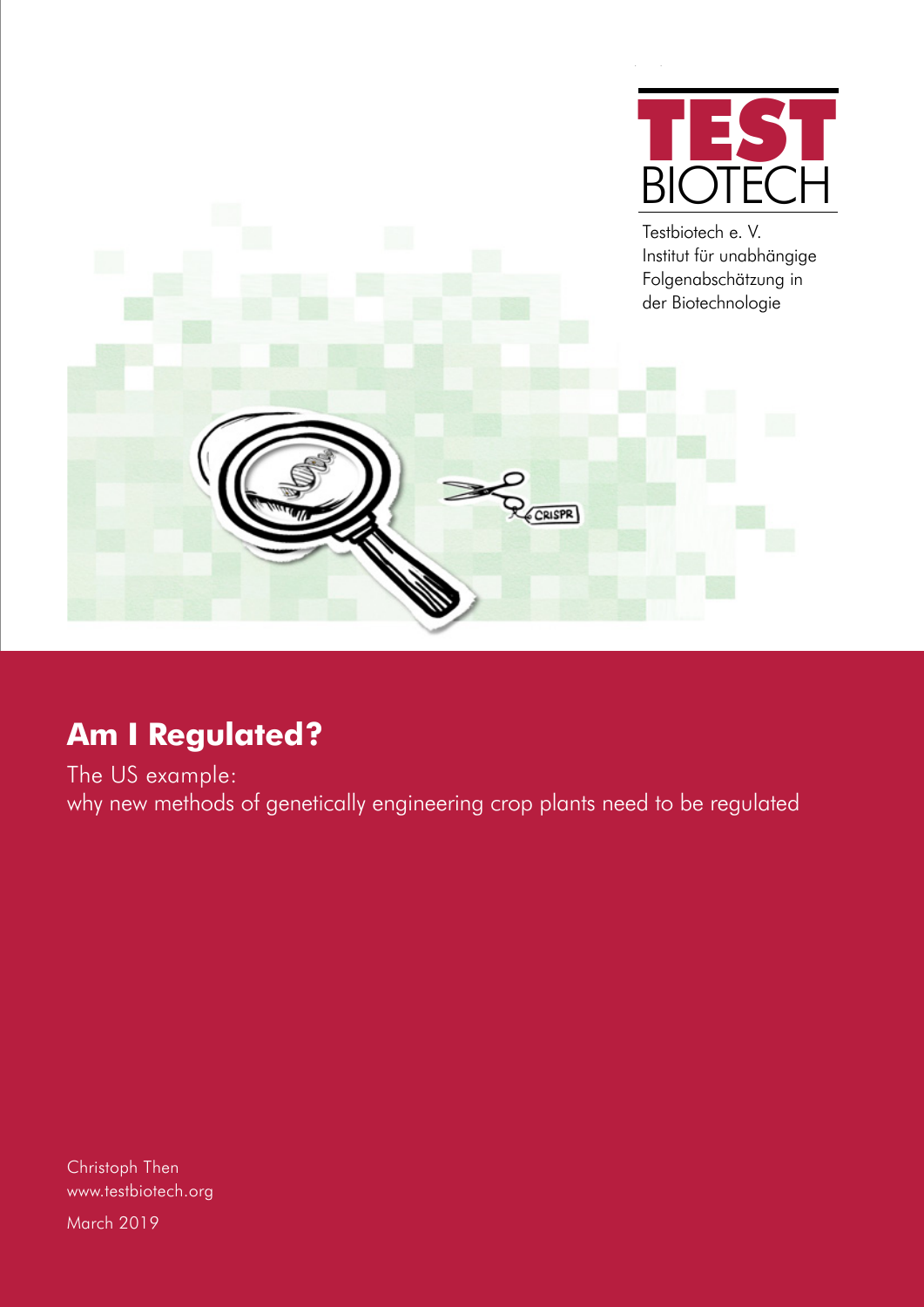## **Am I Regulated? The US example: why new methods of genetically engineering crop plants need to be regulated**

Christoph Then, Testbiotech Acknowledgement: We would like to thank the Fachstelle Gentechnik und Umwelt (http://fachstelle-gentechnik-umwelt.de/) for comments. However, the Fachstelle is not responsible for any content of this report. March 2019

#### **Imprint**

**Testbiotech e. V.** Institute for Independent Impact Assessment in Biotechnology Frohschammerstr. 14 D-80807 Munich Tel.: +49 (0) 89 358 992 76

info@testbiotech.org www.testbiotech.org

Executive Director: Dr. Christoph Then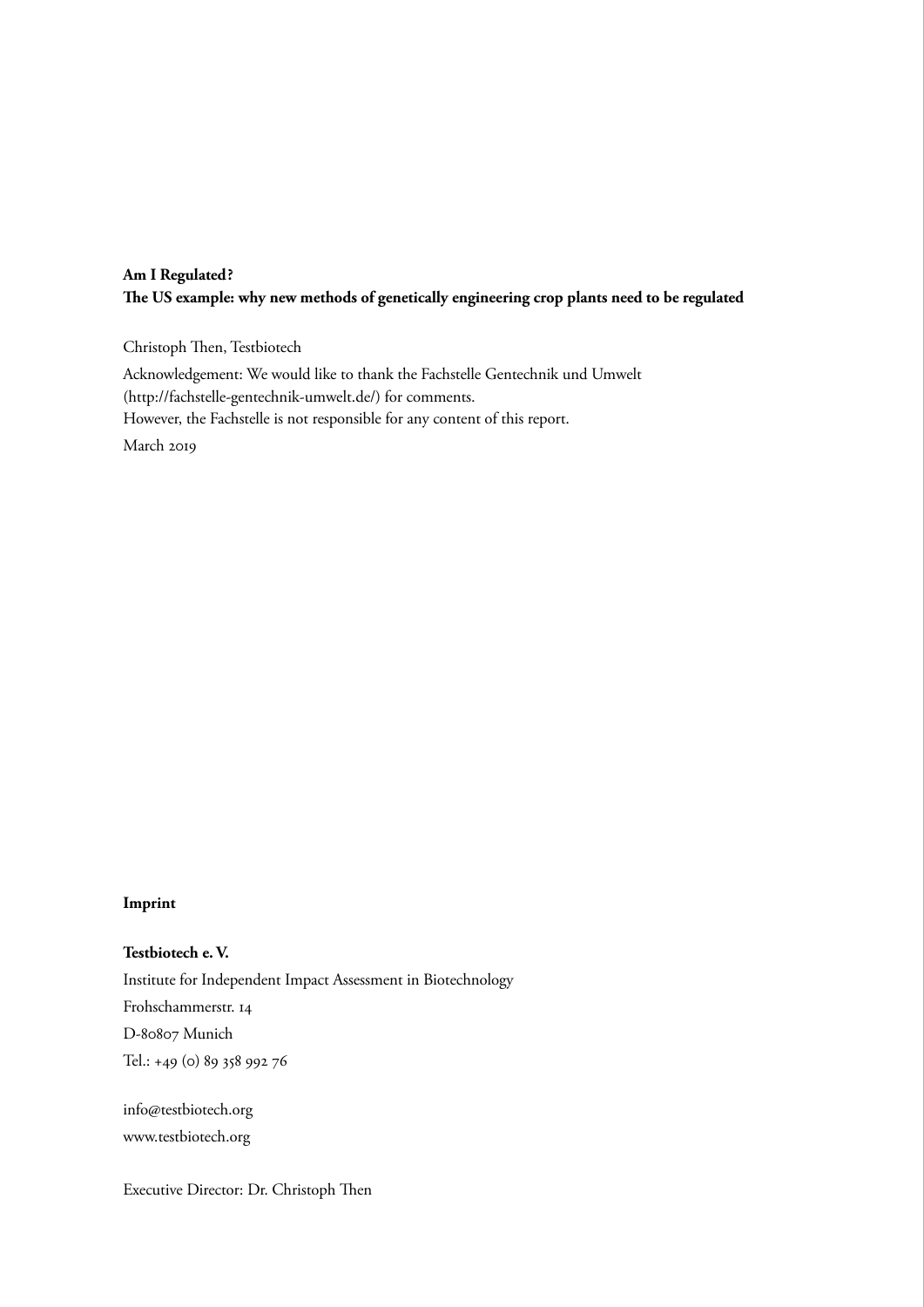# **Content**

|

| Summary                                                                                 | $\overline{4}$ |
|-----------------------------------------------------------------------------------------|----------------|
| I. Introduction                                                                         | 8              |
| 2. Genome editing and nucleases - a short introduction                                  | 9              |
| 2.1 Nucleases                                                                           | 9              |
| 2.2 Variants of the CRISPR-System                                                       | IO             |
| 3. Which organisms are classified as non-regulated by APHIS?                            | 12             |
| 4. Differences to conventional breeding                                                 | 16             |
| 4.1 Not every genetic change is due to genetic engineering                              | 16             |
| 4.2 The role of gene regulation                                                         | 18             |
| 4.3 APHIS registrations reveal differences to conventional breeding                     | 19             |
| 4.4 APHIS ignores the differences between conventional breeding and genetic engineering | 20             |
| 5. Which risks are relevant?                                                            | 22             |
| 6. Outlook and recommendations                                                          | 24             |
| Resources                                                                               | 25             |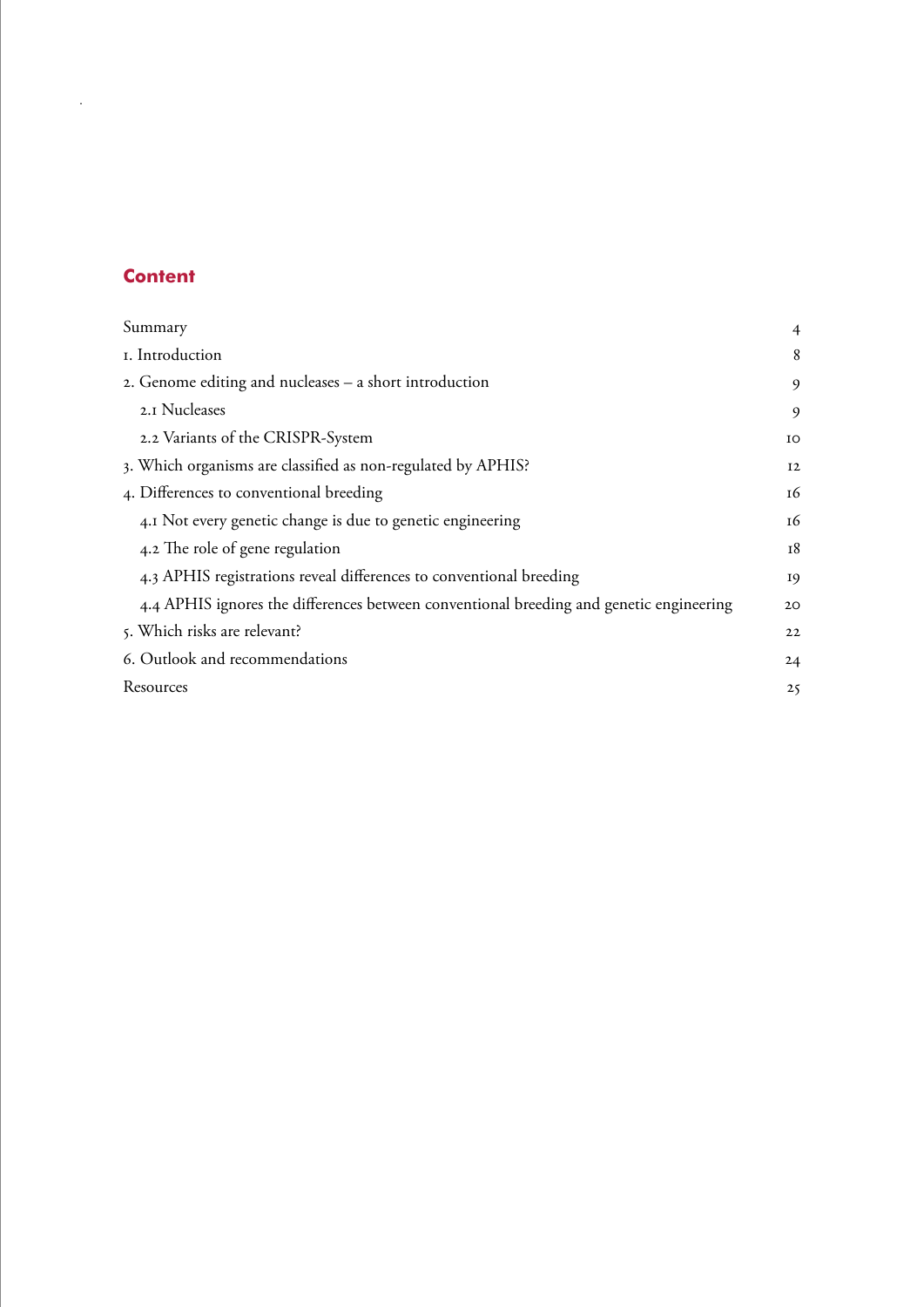# <span id="page-3-0"></span>**Summary**

New methods of genetic engineering, also known as genome editing, are increasingly at the centre of controversial public debate. One crucial question is, how the risks of organisms resulting from this methods should be assessed.

In the EU, all genetically engineered organisms must undergo a mandatory risk assessment. In the USA, on the other hand, there are no such legal requirements, instead individual cases are registered at the US Department of Agriculture resp. the APHIS division (Animal and Plant Health Inspection Service) to assess whether they need to be regulated.

For the purposes of this report, we have chosen organisms already registered with the APHIS division of the US Department of Agriculture (USDA), which offers a program titled "Am I Regulated?". The applications filed at APHIS are especially relevant because some of the organisms (mostly plants) are intended for cultivation in the near future, and for use in food and feed production.

The following questions were included:

- › Which organisms and technical methods were considered?
- › What was examined and what was the outcome?
- › What were the conclusions in general for risk assessment and what are the consequences for EU regulation?

Up until end of 2018, APHIS received more than 70 applications from large companies, research institutions and universities. 22 applications were specifically for new genetic engineering techniques (also known as 'genome editing'). The applications all involved the use of nucleases such as CRISPR/Cas and TALEN to change the genomes of 21 plants and 1 mushroom. In particular, the use of the nuclease CRISPR/Cas has increased substantially in the past few years. With this method, no new genes were inserted in the genome, instead natural genes were knocked out or changed in their structure.

The plant species listed in APHIS are pennycress, green foxtail, potatoes, camelina, alfalfa, maize (corn), rice, soybeans, tobacco, tomatoes and wheat. The intended traits can be categorised as follows: changes in oil composition (5 examples); other changes in plant composition (5 examples); food production criteria such as harvest, transport and processing (4 examples); improved resistance to plants diseases (3 examples); environmental stress (1 example) and higher yield (1 example).

APHIS gave all applications non-regulated status. None of the applications were referred for further more detailed assessment. APHIS only has very little leeway in its decision-making. In its notifications the authority states that genetically regulated organisms can only be regulated, i.e. undergo more detailed assessment resp. not be released if the plants are classified as a pest resp. pathogen for plant diseases (plant pest), or have the potential to become noxious weeds.

As shown in the filed documents, in most cases the process of genetically engineering the plants is carried out in several steps and includes pre-existing genetic engineering methods: in a first step, older methods such as the 'gene gun' (biolistic method) or gene transfer via agrobacterium tumefaciens are commonly used. These methods do not allow the targeted insertion of additional genes, only random insertion. This first step is necessary to introduce the DNA sequence for the nuclease into the plant genome to establish the preconditions for the nuclease to be activated in the cells. The outcome of this first step are transgenic plants with DNA sequences originating from microorganisms and other organisms - the genes have been inserted randomly into the genome often with several and flawed copies. It is only in a second step that the nucleases intended to target specific locations in the genome are formed in the cells and ultimately lead to the desired changes; the previously inserted gene constructs provide the necessary preconditions for this process.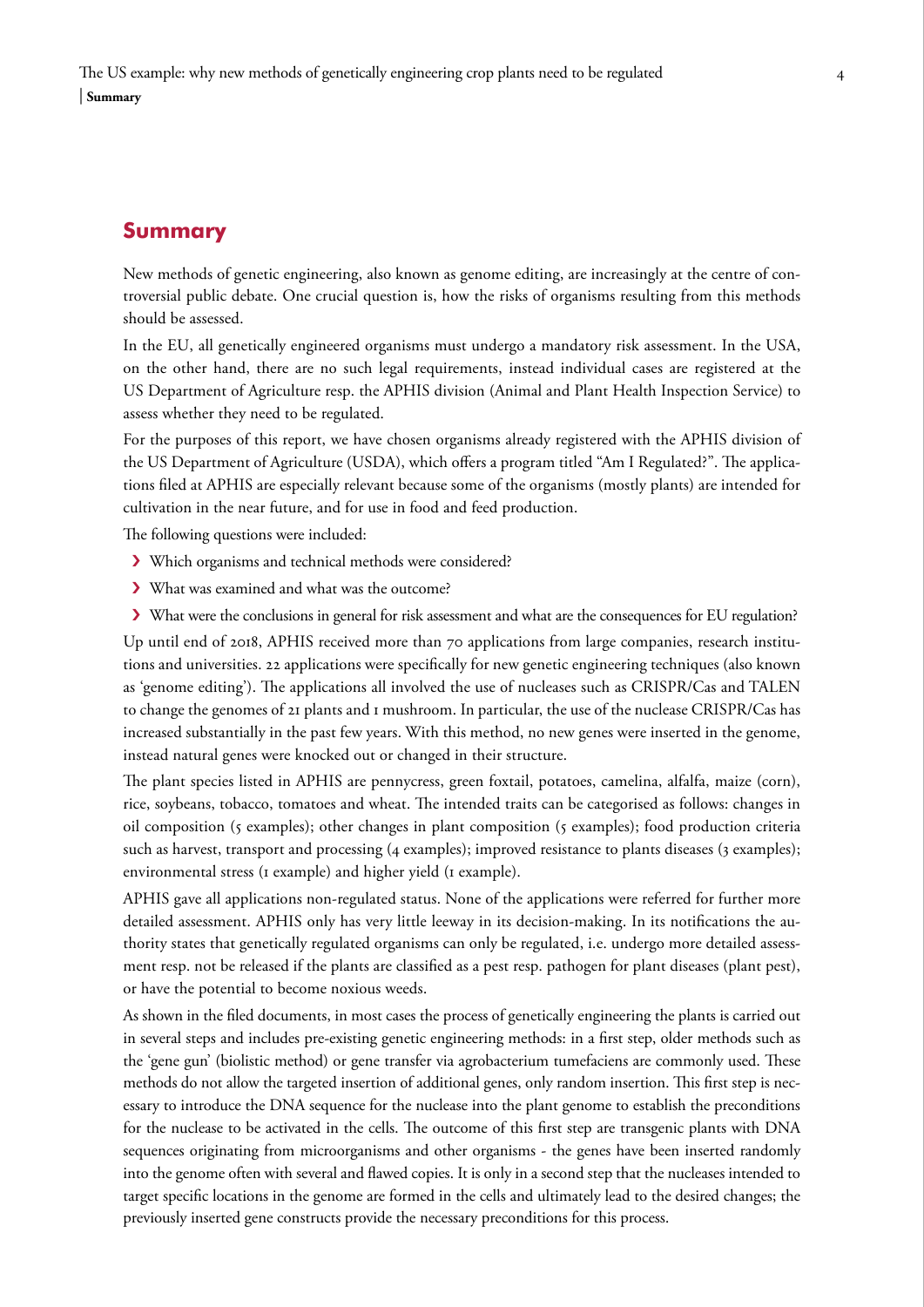The exact intended characteristics cannot always be precisely determined. In many of the documents no information is provided because the precise description of the targeted genes is categorised as confidential business information (CBI). As a rule, it is also difficult to find information on the progress of development – it does however appear that applications are filed at early stage. Generally, it has to be assumed that by no means will all of the plants registered at APHIS come on to the market. On the other hand, DowDuPont (Corteva) and Calyxt have announced to investors that some specific plants will be on the market very soon.

In order to examine the usefulness and reliability of the US system, the report provides a description of the characteristics of the new methods of genetic engineering; in addition, we include an overview of the differences between conventional breeding and pre-existing methods of genetic engineering.

Essentially, conventional breeding is always based on a wide range of genetic and biological diversity found in natural populations, as well as in all previously bred plant and animal varieties and breeds. In addition, new mutations happen continually and specific triggers can speed up the occurrence of mutations. Not all of these mutations are considered beneficial. In order to achieve the desired results, breeders screen natural populations and previously bred varieties for specific traits. Subsequently, plants are chosen and then grown and crossed to achieve an optimal combination of genetic information. The natural mechanisms of inheritence and gene regulation cannot be bypassed with this method.

Genetic engineering on the other hand uses direct technical and targeted intervention to establish new traits; whereby additional genetic changes are not desired but regarded as unintended effects. These technical interventions bypass natural biological mechanisms governed by evolution, inheritance and gene regulation, and can therefore be much faster than conventional breeding. Since genetic engineering intervenes directly in the genome, the resulting plants and animals can be very different to those from conventional breeding. Therefore, it is necessary to treat these organisms with caution before any environmental releases take place or they are approved for use in food production.

The differences to conventional breeding are very clear despite the reduced amount of information provided by APHIS applicants. The following examples illustrate the differences:

- › simultaneous manipulation of several genes,
- › simultaneous manipulation of several gene copies,
- › separation of genes that are naturally only transferred together.

In the context of this evaluation, it is clearly evident that the APHIS system is unsuitable to sufficiently assess the risks of organisms developed with new methods of genetic engineering and changed in the their genome. Three categories can be identified:

1. APHIS ignores the differences between conventional breeding and genetic engineering. In general, the risks associated with genetically engineered organisms by no means solely depend on whether or which new genes are inserted. The removal of gene copies and specific patterns of genetic or epigenetic changes can alter the biological characteristics of plants in other ways than might be expected from conventional breeding. As a result, plants and other organisms can emerge that are not only changed in their gene structure but which, due to their unexpected biological traits and associated risks, are clearly different to plants from conventional breeding. APHIS completely ignores this aspect in its opinion.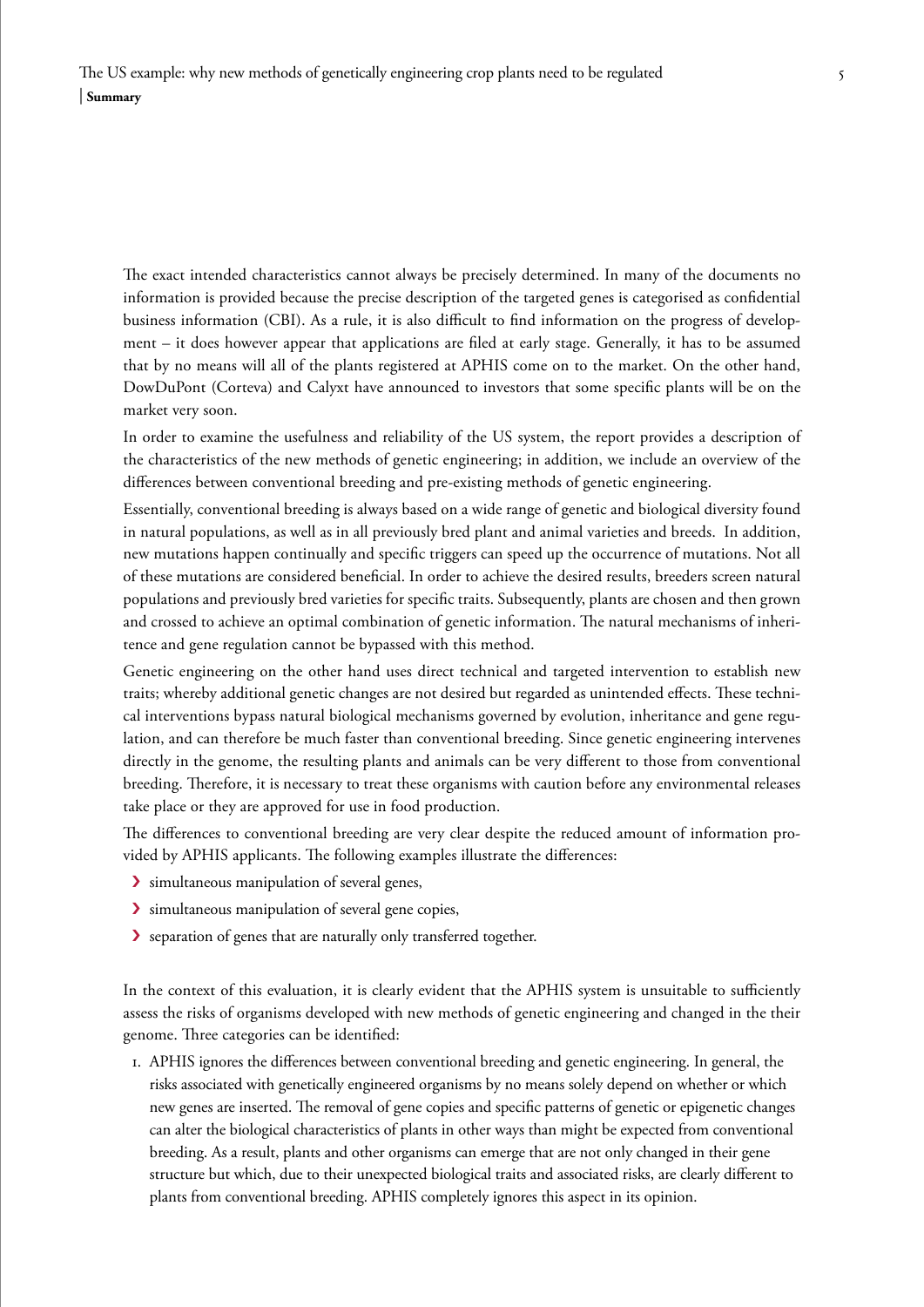- 2. APHIS only takes into account the intended effects. By doing so, APHIS overlooks that plants engineered with a combination of 'gene gun' and CRISPR can show many undesirable changes in their genome, even if no more transgenes can be found in the genome. Moreover, APHIS does not take into account unintended changes in the genome that are often caused by incorrect use of the gene scissors. The authority further overlooks that unexpected effects might only become apparent in interaction with the environment or after several generations.
- 3. The APHIS system treats too much relevant information as confidential business information (CBI). This prevents informed public debate and makes in-depth risk assessment by independent scientists either very difficult or practically impossible.

Specific gaps in risk assessment are, in particular:

- › unintended changes in plant metabolism,
- › interaction between the genome and the environment,
- > effects on following generations.

There is no scientific justification for general assumptions that conclude on the overall safety of genetically engineered organisms simply on the basis that no additional genes are inserted. The extent of the actual risks needs to be assessed in each case. Preventative measures must therefore be implemented or prohibitions imposed for plants that either have, or could develop, the potential to spread.

Therefore, the risk assessment of organisms developed with the new methods of genetic engineering should take the following criteria into account:

- › the whole pattern of genetic changes and their effects need to be considered, including the impact on cells and organisms;
- › if, in specific cases, it is assumed that the results of genome editing cannot be distinguished from those of conventional breeding, then comparative data must be requested, including whole genome sequencing data;
- › data from so-called omics techniques must also be provided to assess unintended changes in the genome that, for instance, might have been caused by 'gene-gun' methods (biolistic methods) or by the nucleases themselves;
- › omics data are also necessary to assess changes in the transcriptome, the proteome and the metabolome in order to assess the effects of gene changes in the organism;
- › the genetically engineered organisms should be exposed to wide range of defined environmental stress conditions to, in particular, test their response to climate change or pathogens;
- › effects on the associated microbiome (in particular soil organisms) must be taken into consideration;
- If the assessment of risks from consumption of respective products should also focus on the microbiome in the gastrointestinal tract;
- › if plants are cultivated, then effects on the food web have to be taken into account;
- › likewise potential adverse effects on pollinators, beneficial and protected species;
- › effective measures need to be implemented and prohibitions imposed to prevent the uncontrolled spread of genetically engineered organisms into the environment.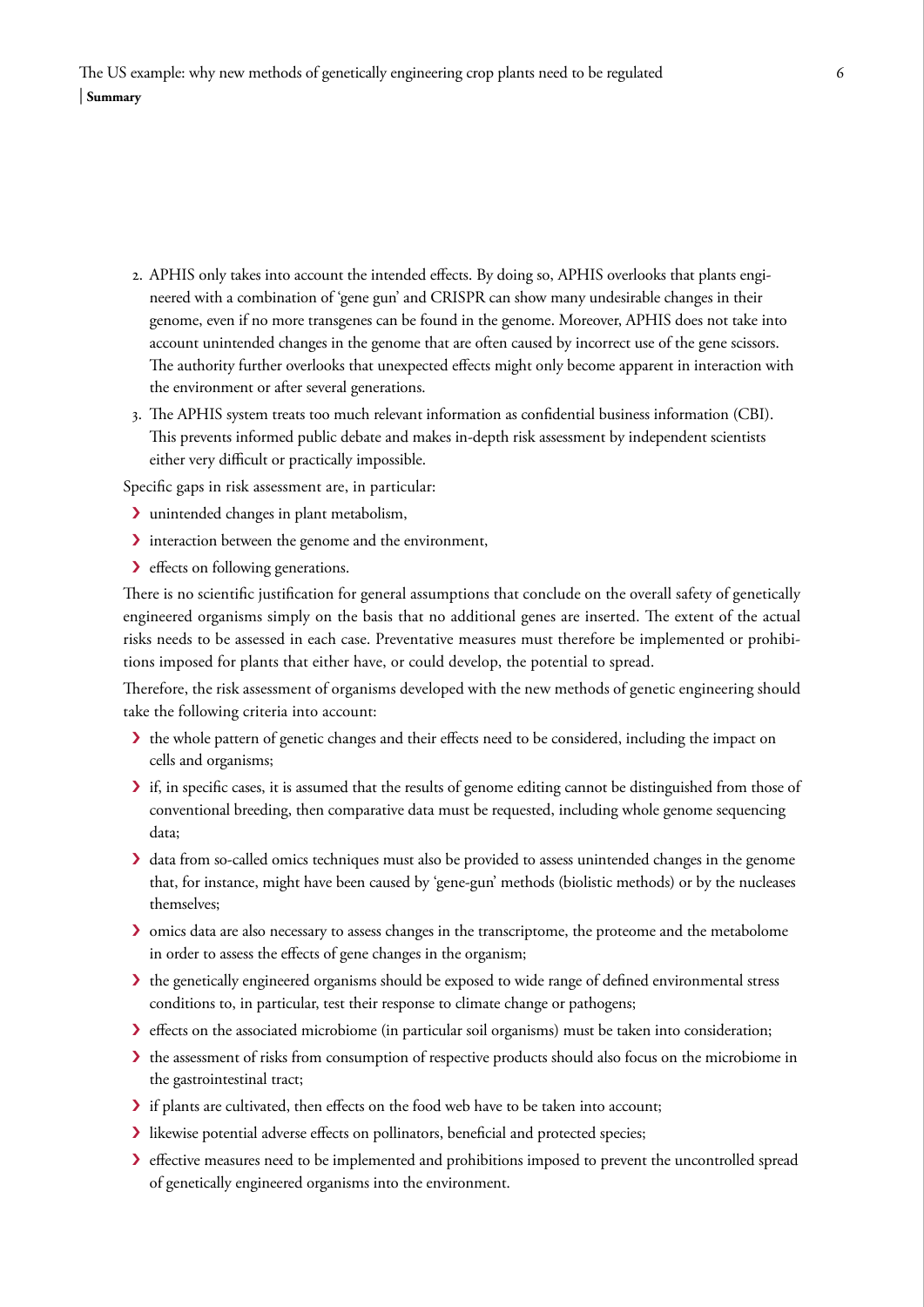In addition:

- › all relevant genomic data that provide information on the exact genetic changes should be made publically available in data bases;
- › labelling should be mandatory and measures should be taken to protect conventional production in order to protect freedom of choice for breeders, farmers and consumers;
- › state run programs should be initiated with the participation of civil society (especially nature protection-, environmental- and consumers' rights groups) to agree on goals in research and development as well as concomitant research in risk assessment.





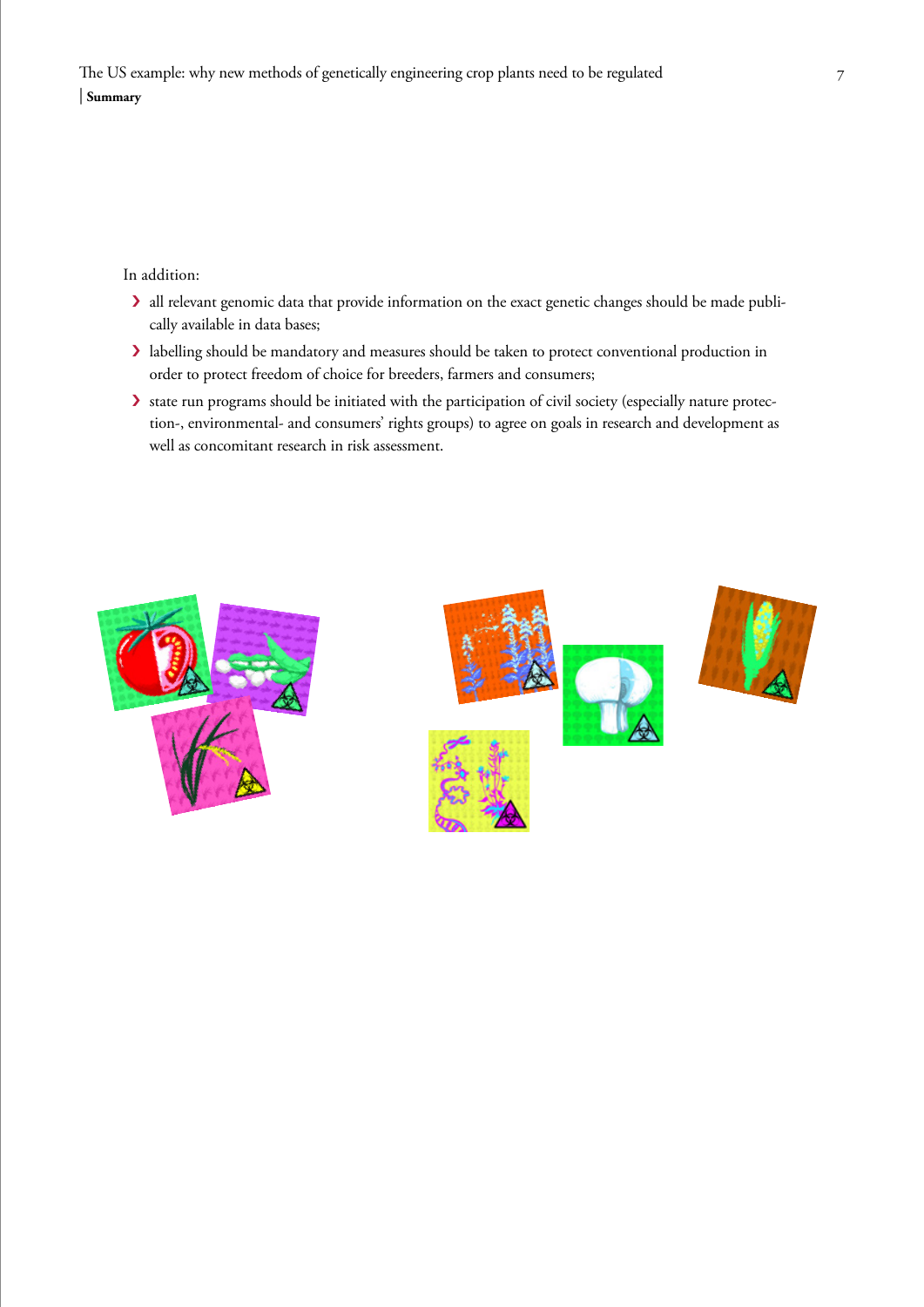# <span id="page-7-0"></span>**1. Introduction**

Even in the short time since the development of new genetic engineering techniques, a huge number of plants and animals have already been gene-edited using, in particular, so-called gene scissors (nucleases) CRISPR and TALEN. Papers have been published describing experiments with flax, barley, potatoes, lucerne, maize, poplars, petunias, rice, lettuce, soya, sorghum, tomatoes, wheat and citrus trees (Tang & Tang, 2017; Zhang, 2018). Genome editing and nuclease techniques have also been applied in experiments with livestock, such as pigs, cattle, sheep (Tan et al., 2016) and poultry (Wang et al., 2017) as well as with insects, such as bees, flies, mosquitos and species of lepidoptera. (Taning et al., 2017). More recent publications on tomatoes (Zsögön et al., 2018) and wheat (Sanchez-Leon et al., 2018) describe an increasing number of complex changes, involving several genes being targeted simultaneously.

In most cases naturally occurring genes are knocked out; in other cases gene functions are changed or new genes inserted. There are several factors which can influence the effectiveness of the new genetic engineering techniques, such as plant species and genome complexity (Hilscher et al., 2017; Zhu et al., 2017). For example, Arabidopsis thaliana is a plant species that is widely used in genetic engineering experiments because it has a relatively small genome that is therefore comparatively less complex. In contrast, crop plants such as maize, wheat, oilseed rape and sugar beet have a genome that is much more complex, with several additional sets of chromosomes.

In 2018, the European Court of Justice ruled that the new methods of genetic engineering (genome editing) must undergo an approval process according to existing GMO regulation 2001/18, even if no additional genes are inserted.<sup>1</sup> However, breeding methods which, at the time when the regulation was adopted, were already being applied and considered safe, were deemed to be traditional and therefore excluded from regulation.

This report presents science-based reasons why organisms that have been genetically engineered with the new techniques and changed in their genome should undergo an approval process, even if no new additional genes can be found in their genome.

As a starting point, we have chosen organisms already registered in the US. The US Department of Agriculture (USDA) with its Animal and Plant Health Inspection Service (APHIS) offers a program titled "Am I Regulated?"<sup>2</sup> that can be used by companies and other applicants at an early stage of development to obtain an official classification to find out whether, from the perspective of the USDA, their genetically engineered organisms need to undergo more detailed risk assessment, or if they can be used without further regulation.

- › The applications filed at APHIS are especially relevant in this report because:
- › some of the organisms (mostly plants) are intended for cultivation in the near future and for use in food and feed production;
- › according to the applications, in most cases these organisms do not inherit additionally inserted DNA sequences. Consequently, this list also includes plants discussed in the context of the EU court decision.

<sup>1</sup> http://curia.europa.eu/juris/document/document.jsf?docid=204387&text=&doclang=EN&pageIndex=0&cid=3196318

<sup>2</sup> www.aphis.usda.gov/aphis/ourfocus/biotechnology/am-i-regulated/Regulated\_Article\_Letters\_of\_Inquiry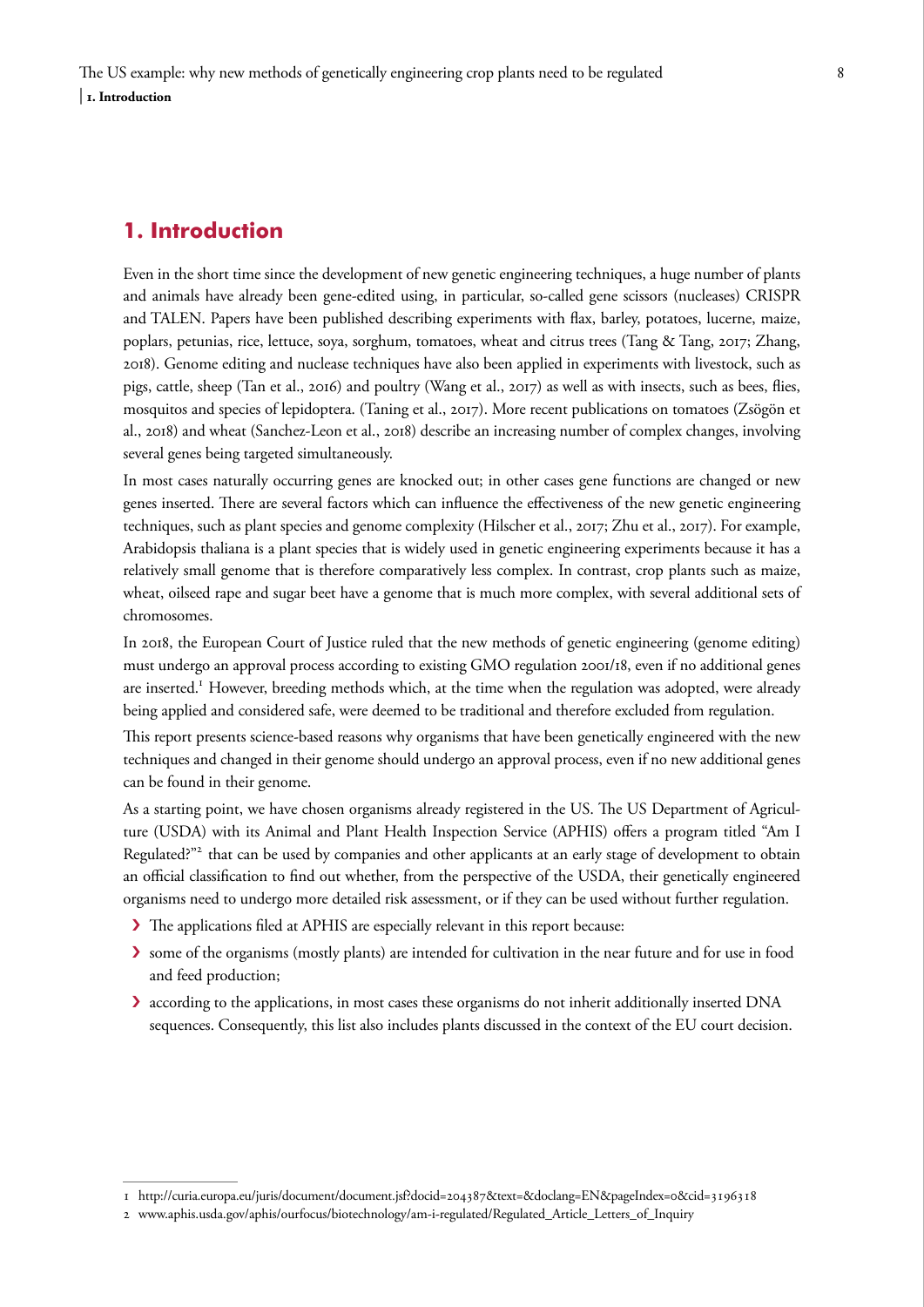# <span id="page-8-0"></span>**2. Genome editing and nucleases – a short introduction**

Genome editing or genome editing can be categorised under new methods of genetic engineering that are more precise and targeted than previous methods. The most important tool in this category are nucleases that are also known as gene scissors.

## **2.1 Nucleases**

Nucleases are proteins (enzymes) that can cut open DNA – therefore the name gene scissors. Gene scissors such as zinc finger or meganucleases have been known for some time, although it was only possible to use them to "cut" the DNA at relatively few locations. In recent years, various new nucleases have been developed that are more versatile, faster and easier to use. Currently, the most important nuclease is CRISPR/Cas9 (Clustered Regularly Interspaced Short Palindromic Repeats), which was first described in 2012/2013. TALEN (Transcription Activator-like Effector Nuclease) is another method that has been used for a number of years.

The nucleases are generally made up of two elements. First, site recognition to detect the specific target structures in the genome. Once the target structure has been detected, the second element, an enzyme, can 'cut' the DNA strands. With CRISPR (Clustered Regularly Interspaced Short Palindromic Repeats), site recognition is a kind of 'gene probe' that is made up of ribonucleic acid (RNA) and a protein, i.e. the enzyme that can 'cut' the DNA strands (see figures). The CRISPR/Cas9 system can be 'programmed' to target sites via its specific guide RNA sequences. Therefore, it is possible to knock-out genes, change their structure and/or insert additional DNA into the genome.

The nuclease is intended to cut through both DNA strands. This will trigger repair mechanisms in the cell that will attempt to repair the DNA. As a result, changed DNA structures (mutations) frequently develop at the locations where the nuclease has made the cut, thereby allowing gene functions to be disrupted or blocked. This is called "knock -out" or changing of natural genes. The CRISPR/Cas9 system can also be used to insert additional DNA (synthesised in the laboratory) into the genome of a cell (called "knock-in"). It can further be used to change the genome at several locations simultaneously.

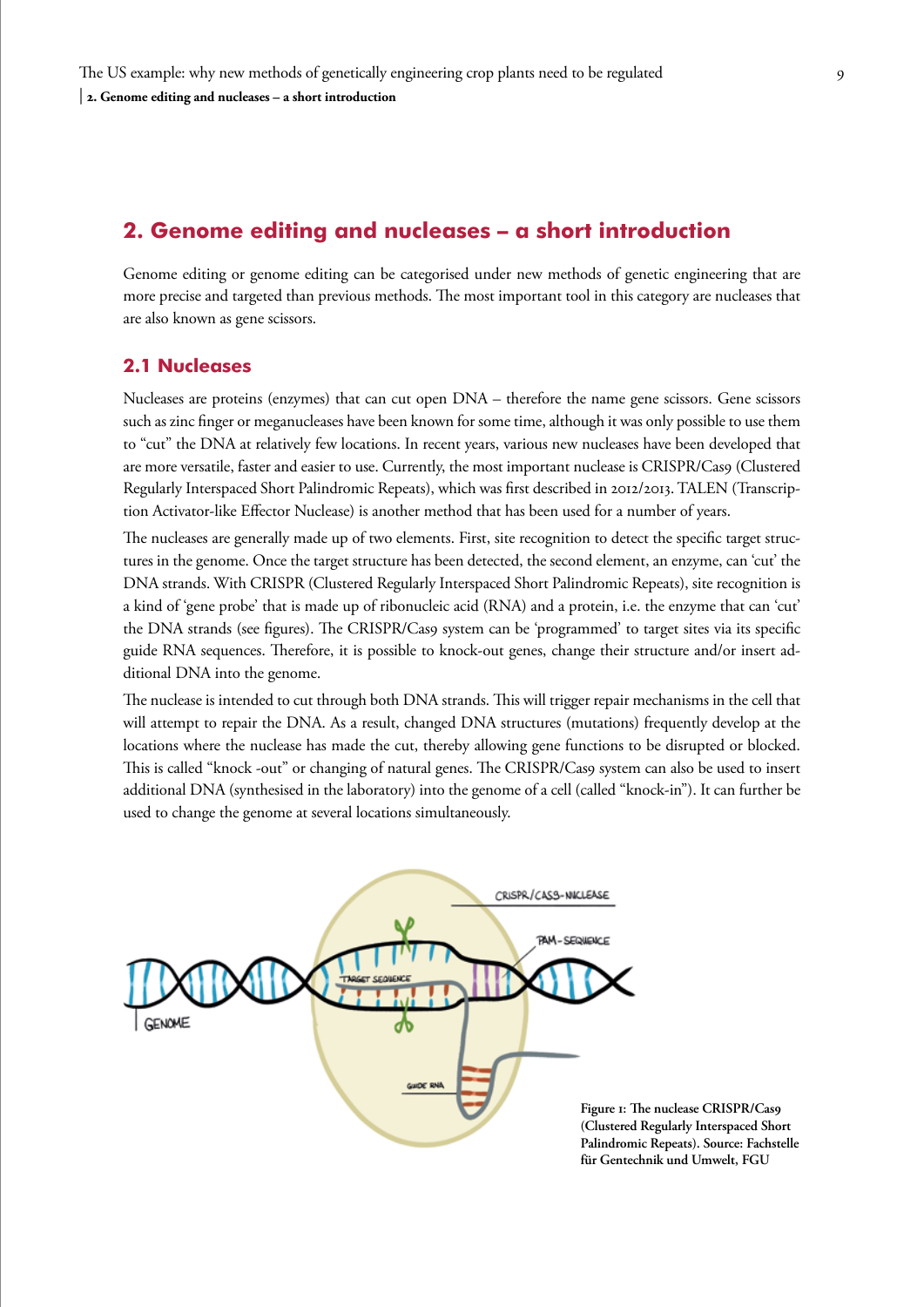## <span id="page-9-0"></span>**2.2 Variants of the CRISPR-System**

Gene scissors are often categorised in three groups according to the function of the nucleases – whereby the term SDN or Site-Directed Nucleases technology is often used:



 $SDN-1$ 

**Figure 2: Schematical diagram of changes introduced by SDN-1 (Site-Directed Nuclease-1).**

SDN I technology – introduces a double strand break (both DNA strands are cut) that is then repaired via cellular repair mechanisms, whereby each strand is changed differently in its structure (non-homologous end joining, NHEJ). As a result, random mutations are created at each site via which the respective genes can be silenced.



**Figure 3: Schematical diagram of changes introduced by SDN-2 (Site-Directed Nuclease-2).**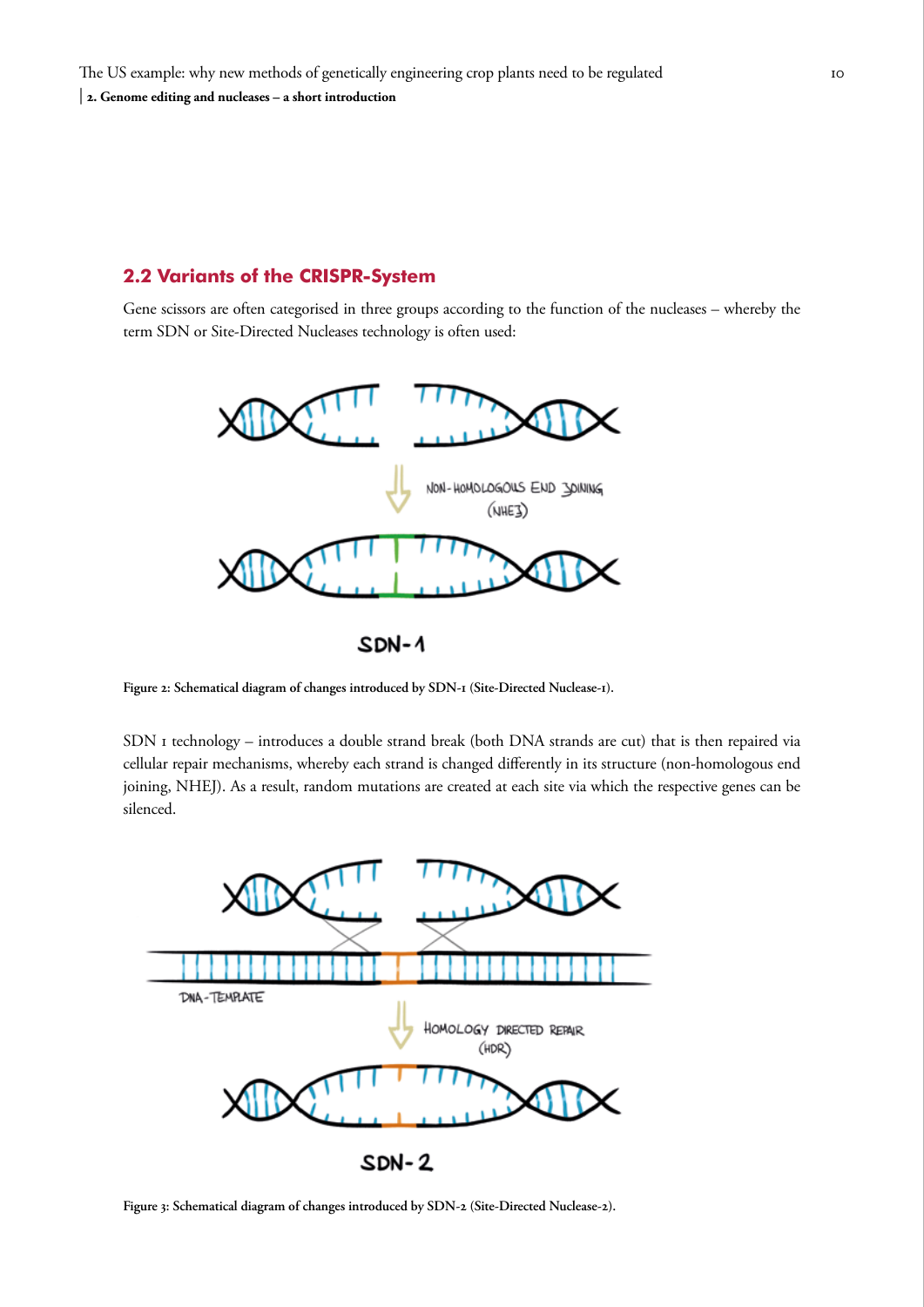SDN 2 technology – additional DNA is inserted with help of the nuclease. The inserted DNA serves as a repair template (matrix) and enables a homologous repair of both DNA strands (homology-directed repair, HDR). The structure of the DNA is repaired in short sequences, but not randomly changed. Natural gene functions are also thereby often deactivated. The success rate is usually lower than with SDN 1 technology.



**Figure 3: Schematical diagram of changes introduced by SDN-3 (Site-Directed Nuclease-3).** 

SDN 3 technology – additional (longer) DNA sequences are introduced into the cells with the nuclease. The longer DNA sequences can establish new biological functions. The success rate is often very low. Many of the biotech companies would like to exclude SDN I and 2 technology from genetic engineering regulation.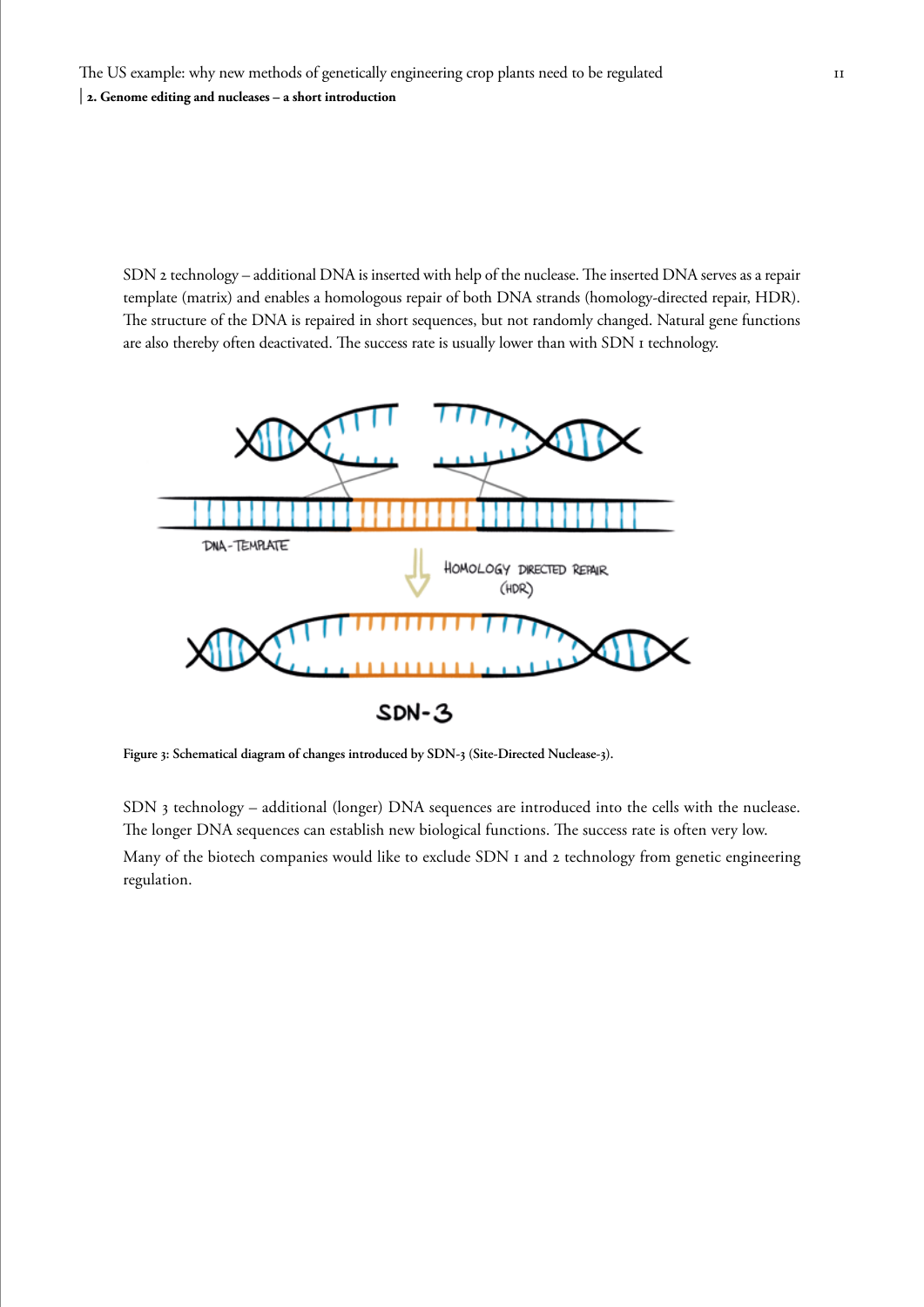# <span id="page-11-0"></span>**3. Which organisms are classified as non-regulated by APHIS?**

Up until November 2018, APHIS received more than 70 applications from large companies, research institutions and universities. 22 applications were specifically for new genetic engineering techniques (also known as 'genome editing'). The applications all involved the use of nucleases such as CRISPR/Cas and TALEN to change the genomes of 21 plants and 1 mushroom. The plant species listed in APHIS are pennycress, green foxtail, potatoes, camelina, alfalfa, maize (corn), rice, soybeans, tobacco, tomatoes and wheat.

APHIS gave all 22 applications non-regulated status. The Plant Protection Act (PPA) from 2000 gives USDA the authority to oversee (1) the spread of plant pests or (2) noxious weeds in order to protect the agriculture, environment, and economy of the United States. However, articles in the well-known scientific journal 'Nature' point out that this system cannot be the foundation for a coherent systematic regulation of genetically engineered organisms (see Waltz, 2016 und 2018).

#### **Which genetic engineering techniques are relevant?**

The 22 applications filed with APHIS for genome editing included nucleases such as zinc finger nucleases, meganucleases, TALEN and CRISPR/Cas (Chapter 2). Overall, the percentage of plants genetically engineered with CRISPR has increased substantially in the last few years. An overview is given in Table 2.

As shown in the filed documents, in most cases the process of genetically engineering the plants is carried out in several steps and includes pre-existing genetic engineering methods: in a first step, older methods such as the 'gene gun' (biolistic method) or gene transfer via agrobacterium tumefaciens are commonly used. These methods do not allow the targeted insertion of additional genes, only random insertion. This first step is necessary to introduce the DNA sequence for the nuclease into the plant genome to establish the preconditions for the nuclease to be activated in the cells. The outcome of this first step are transgenic plants with DNA sequences originating from microorganisms and other organisms – the genes have been inserted randomly into the genome often with several and flawed copies.

It is only in a second step that the nucleases intended to target specific locations in the genome are formed in the cells and ultimately lead to the desired changes; the previously inserted gene constructs provide the necessary preconditions for this process.

Finally, in a third step, the changed cells resp. plants are used for further breeding: in a process known as 'segregation' plants are selected that no longer have the gene constructs resulting from the first step of genetic engineering. The plants are then crossbred with conventionally bred plants. Thereafter, plants are chosen from the offspring which, to greatest extent possible, show the intended genetic changes in their genome brought about by the nuclease.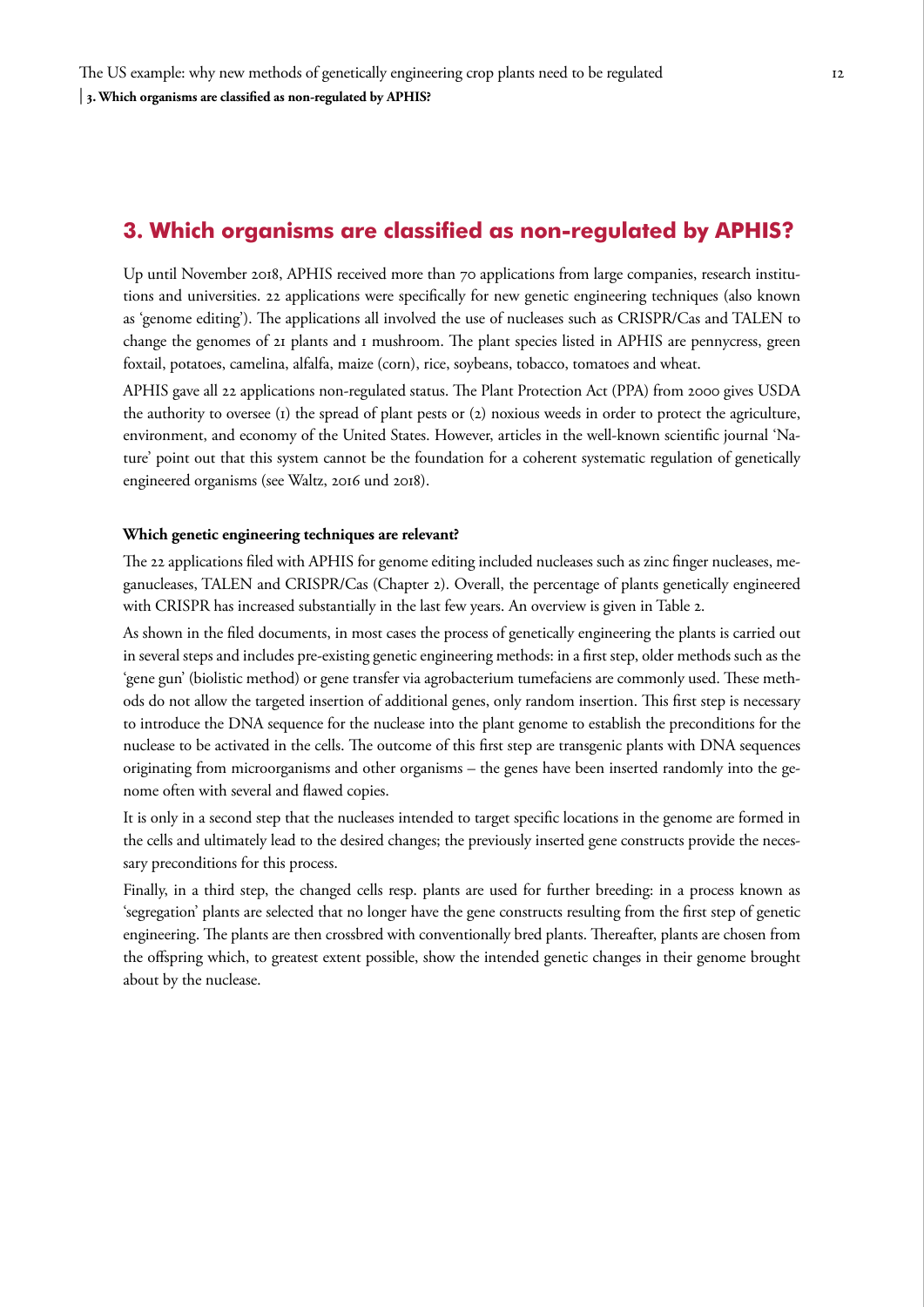**Table 1: Frequently applied stepwise processes using nucleases in the genetic engineering of plants (example: CRISPR/Cas, SDN1 and SDN2))**

| <b>Step and techniques</b>                                                                                  | <b>Purpose</b>                                                                                                                  | <b>Intended result</b>                                                                                                                      |
|-------------------------------------------------------------------------------------------------------------|---------------------------------------------------------------------------------------------------------------------------------|---------------------------------------------------------------------------------------------------------------------------------------------|
| (1) Establishing the preconditions for<br>genome editing: use of 'gene gun' or<br>Agrobacterium tumefaciens | Non-targeted introduction of gene<br>constructs mostly for the formation<br>of the nucleases.                                   | Transgenic plants resp. cells.                                                                                                              |
| (2) Editing: the nuclease is activated in<br>the cells to bring about targeted changes.                     | Genes in the plants to be either<br>silenced (knocked out, SDN-I) or<br>changed (SDN-2)                                         | Transgenic plants with additio-<br>nal and targeted changes in the<br>genome.                                                               |
| (3) Segregation                                                                                             | The transgenic elements inserted in<br>the first step of genetic engineering<br>are bred out through crossing and<br>selection. | Gene edited plants with no trans-<br>genes: changes in the genome<br>are intended to be limited to the<br>target location of the nucleases. |

The stepwise process (Table 1) was used for most of the plants registered at APHIS i.e. plants with a genome changed via nucleases (see Table 2). In three of the cases, a process known as 'polyethylene glycol (PEG) mediated transformation method' was used. In this latter process, which can be targeted to cells with specific characteristics, the presence of the nuclease in the cells is transient and no additional genes are meant to be inserted.<sup>3</sup> In seven other cases, there were no precise details about the methods used, instead they were classified as 'confidential business information' (CBI).

#### **Which applications were approved?**

So far all the applications filed at APHIS have been approved. The decisive factor in USDA approval was that the additional gene constructs inserted in the first step of the process (see Table 1) were no longer present or traceable in the plants. APHIS simply assumes that further more detailed risk assessment is unnecessary because the plants do not show any additional DNA from plant pathogens. However, this is limited to the evaluation of the intended traits only; unintended effects are not taken into account.

The first decision, which can be seen as a test case, was made in 2011: Cellectis (now Calyxt) filed an application in September 2011 that addressed the fundamental status of plants genetically engineered with nucleases and with changed genomes (in this case meganucleases). There was a prompt response from APHIS: in December 2011, the authority announced that if no additional genes were inserted in the organisms, they did not need to be regulated. Table 2 gives an overview of non-regulated food plants and one mushroom that have all been genetically engineered with nucleases, and therefore have changed genomes.

<sup>3</sup> PEG: polyethylene glycol mediated DNA uptake: the naked DNA is taken up by plant cells (protoplasts) via diffusion. This technique can be applied successfully with species such as tobacco plants, potatoes and also mushrooms. With this technique, the additional DNA is only transiently present in the cells and not integrated into the genome. Proteins, in this case nucleases, may be produced that can have an effect before the DNA and proteins are degraded in the cells. This is known as transient gene activity which can, nevertheless, lead to inheritable changes in the genome.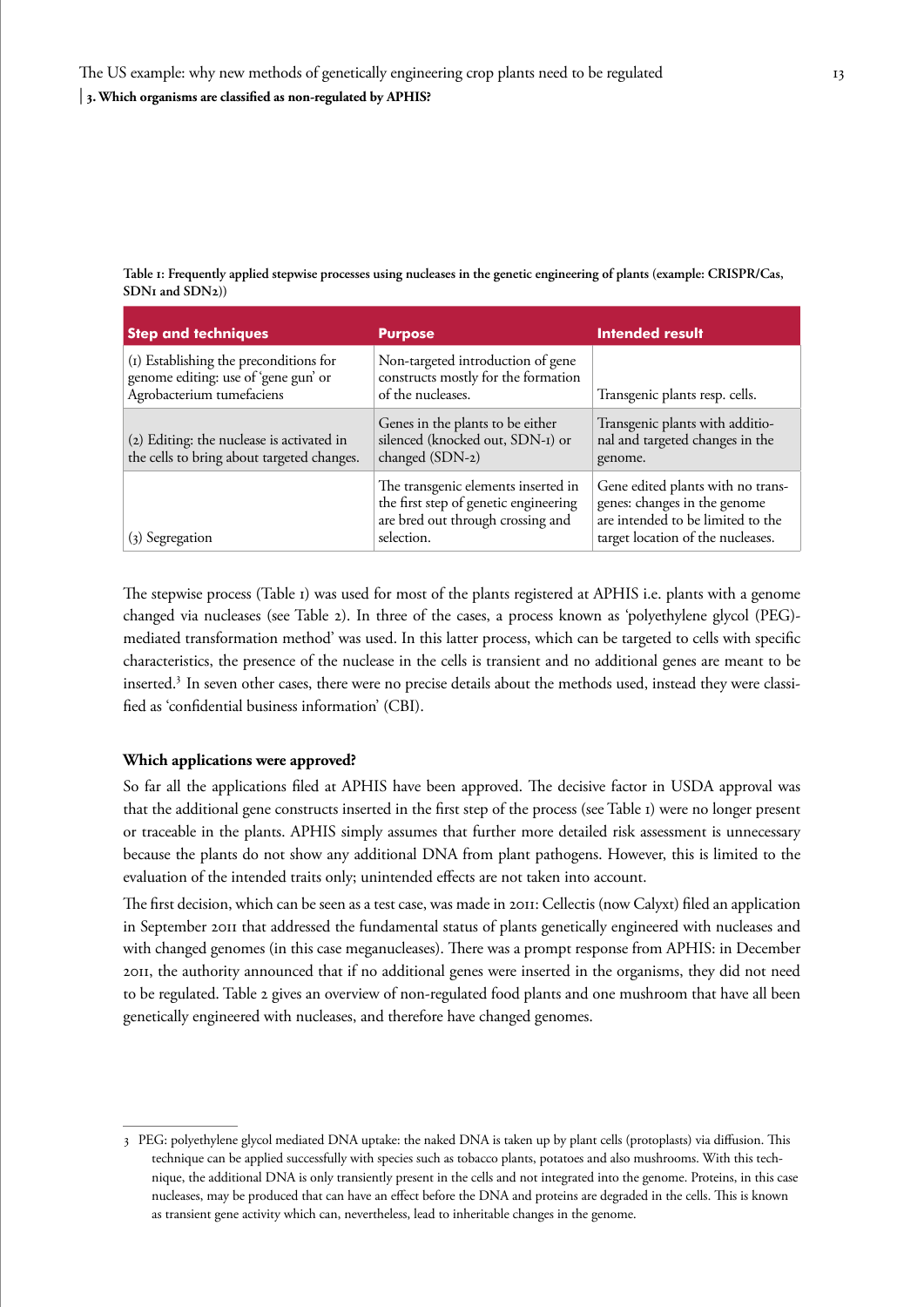## The US example: why new methods of genetically engineering crop plants need to be regulated

#### | **3. Which organisms are classified as non-regulated by APHIS?**

**Table 2: Overview of organisms genetically engineered with nucleases and classified as non-regulated by USDA / APHIS (CBI: Confidential Business Information; PEG: polyethylene glycol (PEG)-mediated transformation method; Step 1 and Step 2: see Table 1))**

|             | Date of<br>publica-<br>tion of<br>the deci- |                |                                                              |                                                |                                                                                                                 |
|-------------|---------------------------------------------|----------------|--------------------------------------------------------------|------------------------------------------------|-----------------------------------------------------------------------------------------------------------------|
|             | sion                                        | <b>Species</b> | <b>Applicant</b>                                             | <b>Method</b>                                  | <b>Intended trait</b>                                                                                           |
| $\bf I$     | 16.12.2011                                  | Not specified  | Cellectis<br>(now Calyxt)                                    | (I) not specified<br>(2) meganucleases         | Not specified                                                                                                   |
| 2           | 08.03.2012                                  | Maize (corn)   | Dow AgroSciences<br>(now DowDuPont /<br>Corteva Agriscience) | (I) not specified<br>(2) zinc finger nuclease  | Reduced phytates content                                                                                        |
| 3           | 28.8.2014                                   | Potato         | Cellectis<br>(now Calyxt)                                    | $(I)$ PEG<br>(2) TALEN                         | Not specified / CBI                                                                                             |
| 4           | 05.05.2015                                  | Soybean        | Cellectis<br>(now Calyxt)                                    | $(i)$ CBI<br>(2) TALEN                         | Changed fatty acid composition                                                                                  |
| 5           | 20.05.2015                                  | Soybean        | Cellectis<br>(now Calyxt)                                    | $(i)$ CBI<br>(2) TALEN                         | Changed fatty acid composition                                                                                  |
| 6           | 22.05.2015                                  | Rice           | Iowa State University                                        | (I) not specified<br>$(2)$ TALEN               | Improved resistance to bacterial<br>blight                                                                      |
| 7           | I2.II.2015                                  | Maize (corn)   | Agrivida                                                     | $(i)$ CBI<br>(2) meganucleases                 | Changed starch composition                                                                                      |
| 8           | 15.04.2016                                  | Mushroom       | Penn State<br>University                                     | $(i)$ PEG<br>(2) CRISPR                        | Non browning / improved<br>storage                                                                              |
| 9           | 18.04.2016                                  | Maize (corn)   | DuPont Pioneer<br>(now DowDuPont /<br>Corteva Agriscience)   | (1) 'gen canon'<br>$(2)$ CRISPR                | Changed starch composition<br>("waxy corn")<br>(no precise information, CBI)                                    |
| IO          | 15.9.2016                                   | Potato         | Calyxt                                                       | $(i)$ PEG<br>$(2)$ TALEN                       | For improved processing<br>(no precise information, CBI)                                                        |
| $_{\rm II}$ | 02.11.2016                                  | Wheat          | Calyxt                                                       | (I) 'gen canon'<br>$(2)$ TALEN                 | Improved resistance to powdery<br>mildew                                                                        |
| 12          | 02.12.2016                                  | Potato         | Simplot                                                      | (1) Agrobact. tumefaciens<br>$(2)$ TALEN       | Improved storage                                                                                                |
| 13          | 07.4.2016                                   | Green foxtail  | Danforth Center                                              | (1) Agrobact. tumefaciens<br>(2) CRISPR        | Change in timing of flowering<br>for higher yield                                                               |
| I4          | 29.8.2017                                   | Camelina       | Yield 10                                                     | (1) Agrobact. tumefaciens<br>$(2)$ CRISPR      | Changed oil composition<br>(no precise information, CBI)                                                        |
| 15          | 25.9.2017                                   | Alfalfa        | Calyxt                                                       | (I) not specified<br>$(2)$ TALEN               | For improved digestibility<br>(no precise information, CBI)                                                     |
| 16          | 16.10.2017                                  | Soybean        | <b>USDA</b>                                                  | (1) Agrobact. tumefaciens<br>$(2)$ CRISPR      | Knock-out of two genes that are<br>assumed to affect stress and salt<br>tolerance                               |
| 17          | 29.12.2017                                  | Tobacco        | Universität North<br>Carolina                                | (1) Agrobact. tumefaciens<br>(2) meganucleases | Reduced nicotine content                                                                                        |
| 18          | 16.1.2018                                   | Maize (corn)   | Pioneer<br>(now DowDuPont /<br>Corteva Agriscience)          | $(i)$ 'gene gun'<br>(2) CRISPR                 | For improved resistance to<br>northern leaf blight (NLB), with<br>insertion of a repair template<br>DNA (SDN2). |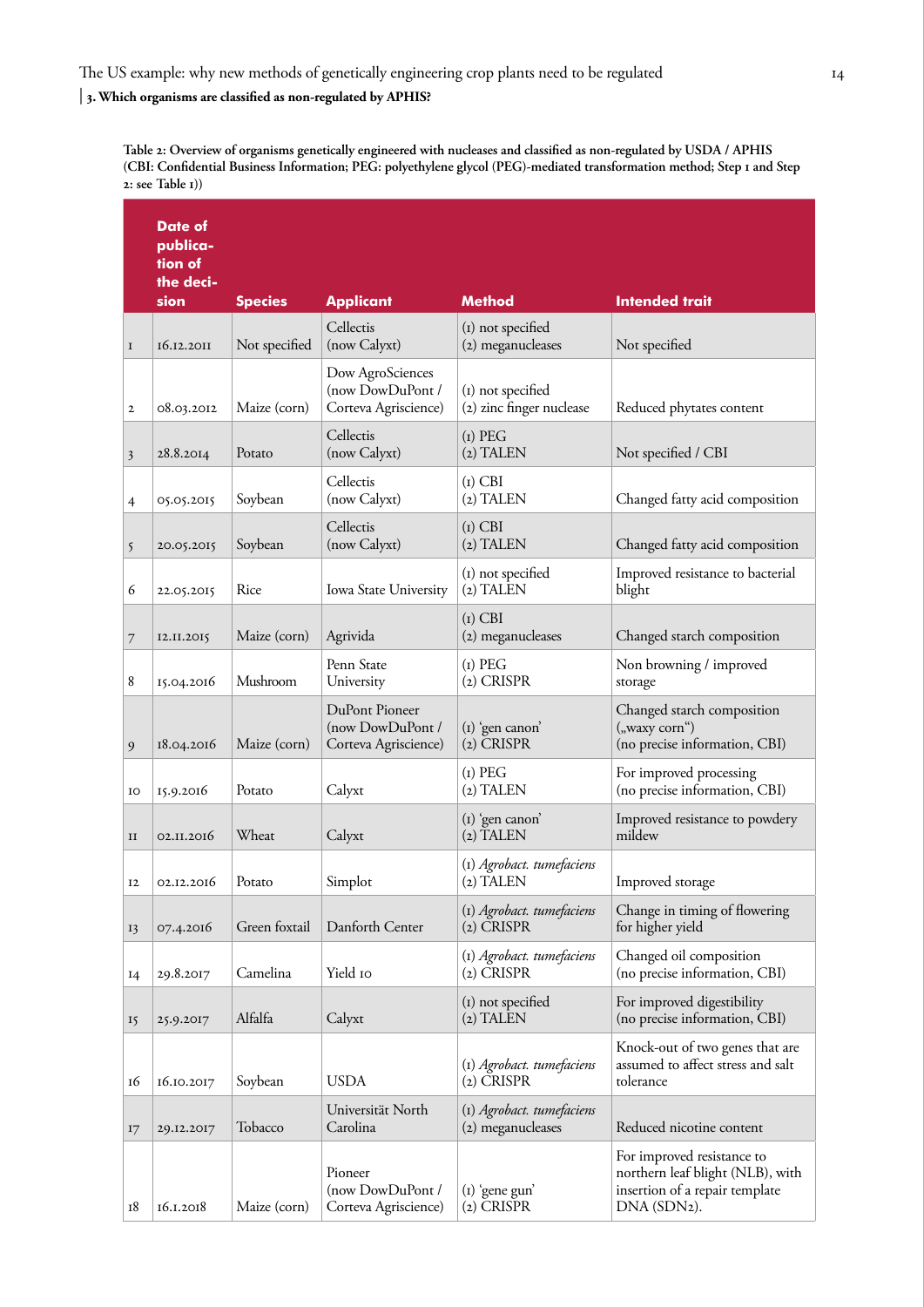|    | Date of<br>publica-<br>tion of<br>the deci-<br>sion | <b>Species</b> | <b>Applicant</b>              | <b>Method</b>                             | <b>Intended trait</b>                                                                                  |
|----|-----------------------------------------------------|----------------|-------------------------------|-------------------------------------------|--------------------------------------------------------------------------------------------------------|
| 19 | 20.3.2018                                           | Wheat          | Calyxt                        | (I) not specified<br>$(2)$ TALEN          | For improved nutritional qua-<br>lity (exact gene and phenotype,<br>CBI).                              |
| 20 | 14.5.2018                                           | Tomato         | University of Florida         | (1) Agrobact. tumefaciens<br>$(2)$ CRISPR | For easier harvesting                                                                                  |
| 2I | 8.6.2018                                            | Pennycress     | Illionois State<br>University | (I) Agrobact. tumefaciens<br>$(2)$ CRISPR | Changed oil composition<br>(increased number of changed<br>genes) (exact gene and phenoty-<br>pe, CBI) |
| 22 | 7.9.2018                                            | Camelina       | Yield 10                      | (I) Agrobact. tumefaciens<br>(2) CRISPR   | Changed oil composition (nine<br>target genes changed) (Exact<br>gene and phenotype, CBI)              |

As the table shows, in recent years there has been a considerable increase in the percentage of plants genetically engineered with CRISPR. The second most important genome editing method is TALEN – this is a nuclease method in which Calyxt in particular specialises. In most cases, as shown in Table 1, older non-targeted e.g. 'gene gun' methods were used in addition to the new methods of genetic engineering. In almost all the cases it appears that the nucleases were just used to knock out natural gene functions (SDN1). In at least one case (No. 18, maize), additional DNA was introduced as a template for the repair mechanism (SDN2) - this would not be considered a transgene since it was synthesised from a DNA sequence from the same species.

According to the information listed by APHIS, the intended traits can be categorised as follows: changes in oil composition (5 examples); other changes in plant composition (5 examples); food production criteria such as harvest, transport and processing (4 examples); improved resistance to plants diseases (3 examples); environmental stress (1 example) and higher yield (1 example).

However, the exact intended characteristics cannot always be precisely determined. In many of the documents no information is provided since the precise description of the targeted genes is classified as confidential business information (CBI).

As a rule, it is also difficult to find information on the progress of development – it does however appear that applications are filed at early stage. So, for example, the applicants in a USDA project for the development of a soybean with two knock-out genes (No. 16) state that this is still at an early experimental stage. According to the applicant, they first of all want to investigate the effect of the silenced genes. Generally, it has to be assumed that by no means will all of the plants registered at APHIS come on to the market.

On the other hand, DowDuPont (Corteva) and Calyxt have announced to investors that some specific plants (amongst others, 'waxy corn' and 'high oleic soybean') will be on the market very soon. Indeed, in 2018 Calyxt started growing soybeans in the US that have a changed oil composition; and in 2019 it plans to increase the crop acreage to around 14.000 hectares.4

<sup>4</sup> https://www.businesswire.com/news/home/20190122005964/en/Calyxt-Doubles-2018-High-Oleic-Soybean-Acres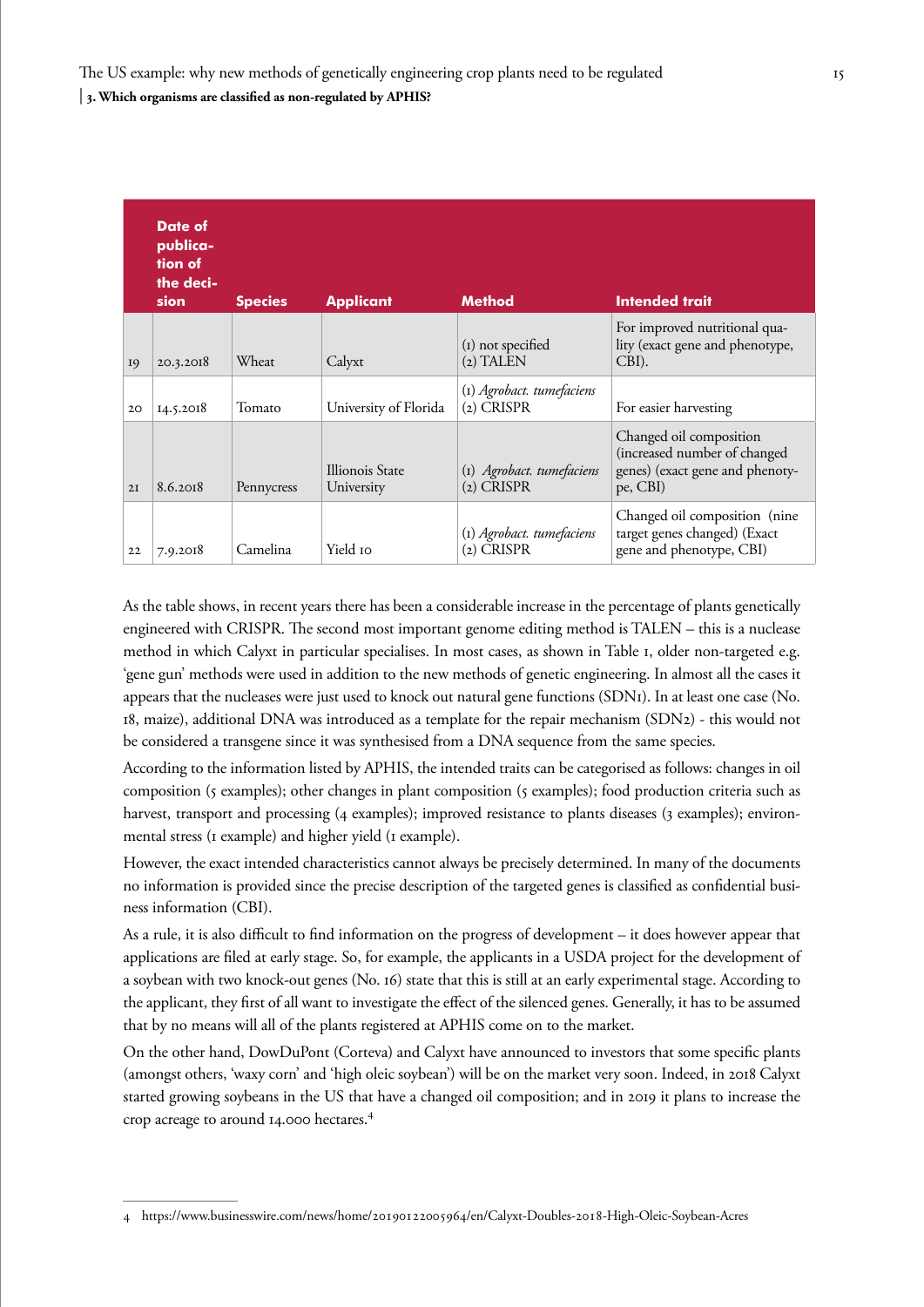# <span id="page-15-0"></span>**4. Differences to conventional breeding**

The following sections provide an overview of some general differences between the new genetic engineering techniques and conventional breeding. These differences will be later discussed using the examples given in Table 2.

## **4.1 Not every genetic change is due to genetic engineering**

As mentioned, breeding methods used over a longer period of time and considered safe at the time of adoption of EU regulation 2001/18, are regarded as 'conventional' and therefore excluded from regulation. These conventional methods include mutagenesis, which uses spontaneous or induced non-targeted mutations in the genome. According to Directive 2001/18, these plants are also considered to be 'genetically modified organisms' (GMOs). However, the term in this sense is used very generally and could be applied to any method of breeding. In contrast, the newer methods of genetic engineering that bypass natural mechanisms of gene regulation and inheritance are subject to EU regulation and approval processes.

Essentially, conventional breeding is always based on a wide range of genetic and biological diversity found in natural populations, as well as in all previously bred plant and animal varieties and breeds. In addition, new mutations happen continually and specific triggers can speed up the occurrence of mutations. Not all of these mutations are considered beneficial. In order to achieve the desired results, breeders screen natural populations and previously bred varieties for specific traits. Subsequently, plants are chosen and then grown and crossed to achieve an optimal combination of genetic information. The natural mechanisms of inheritence and gene regulation cannot be bypassed with this method.

In particular with plants, additional 'tricks' can be used to increase genetic diversity e.g. by exposing the seeds to specific chemicals to increase the natural rate of mutation. This process is known as mutation breeding (mutagenesis), which, in a first step, enhances genetic diversity. The plant cells react to non-specific external stress factors. The process of conventional mutagenesis has been used in plant breeding since the mid-twentieth century.

It is important to understand that, taken as a whole, the results of mutagenesis are not totally random. They are governed by various biological mechanisms of evolution, inheritance and gene regulation which, for example, ensure that some specific genome locations are more frequently changed than others. Ultimately, breeding through mutagenesis creates greater genetic diversity, but the desired traits are not brought about by direct technical intervention. It is only through crossing and selection of plants and animals that clearly have the desired traits that a new variety can emerge from biodiversity. This process is time-consuming and requires careful choice by breeders. In many cases, unintended effects can be eliminated during this long process.

Genetic engineering on the other hand uses direct technical and targeted intervention to establish new traits; whereby additional genetic changes are not desired but regarded as unintended effects. These technical interventions bypass natural biological mechanisms governed by evolution, inheritance and gene regulation, and can therefore be much faster than conventional breeding. Since genetic engineering intervenes directly in the genome, the resulting plants and animals can be very different to those from conventional breeding. Therefore, it is necessary to treat these organisms with caution before any environmental releases take place or they are approved for use in food production (see below).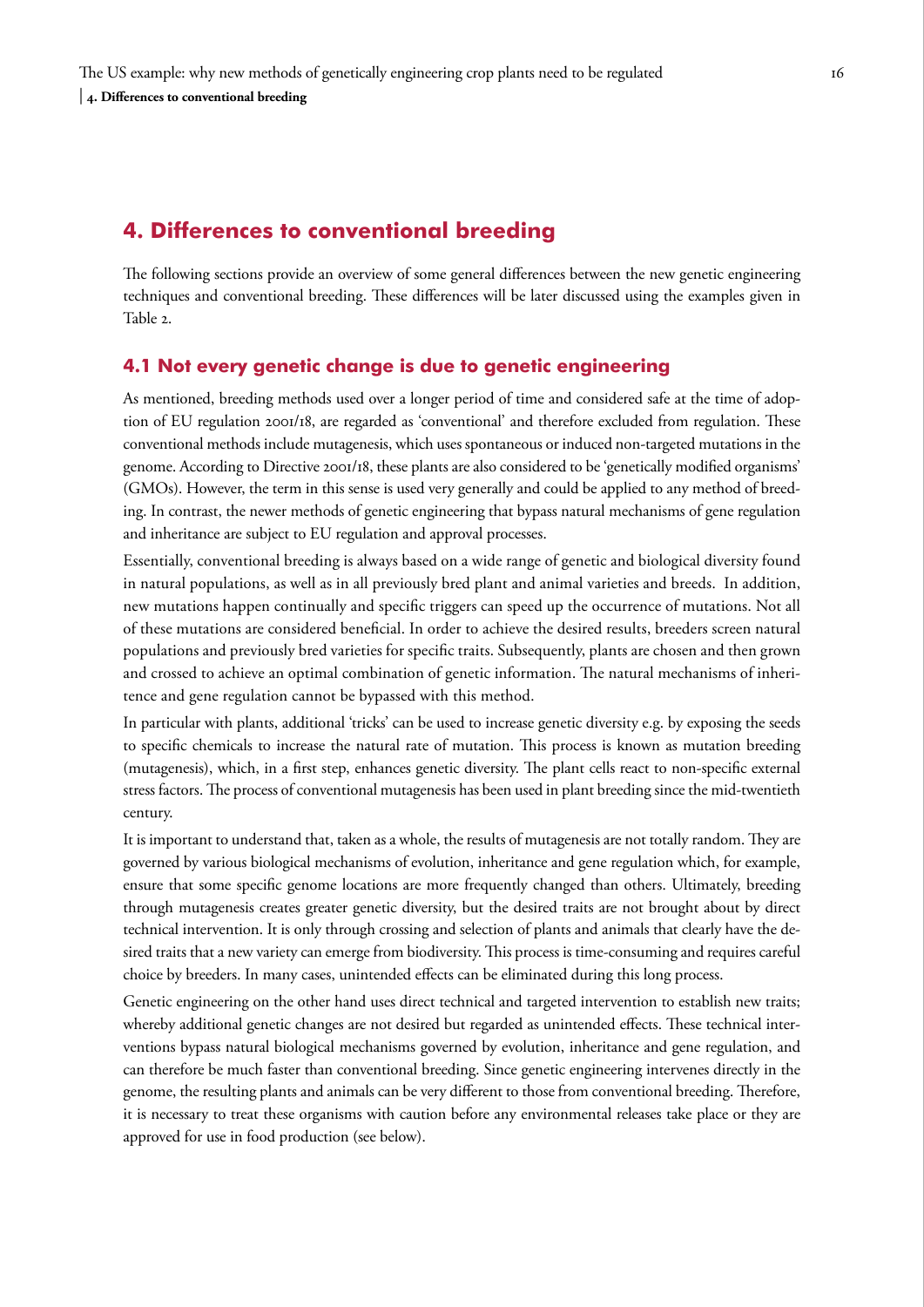| Table 3: Some differences between breeding resp. mutagenesis and new methods of genetic engineering (adapted from Test- |  |
|-------------------------------------------------------------------------------------------------------------------------|--|
| biotech, www.testbiotech.org/node/2198)                                                                                 |  |

| <b>Criteria</b>                                | <b>Breeding/Mutagenesis</b>                                                                                                                                                                                                                                                                                        | New genetic engineering methods /<br>genome editing                                                                                                                                                                                                                                                                                                                                       |
|------------------------------------------------|--------------------------------------------------------------------------------------------------------------------------------------------------------------------------------------------------------------------------------------------------------------------------------------------------------------------|-------------------------------------------------------------------------------------------------------------------------------------------------------------------------------------------------------------------------------------------------------------------------------------------------------------------------------------------------------------------------------------------|
| Aims                                           | Random mutagenesis or mutation-based<br>breeding increases the range of genetic varia-<br>tions in the genome of plants within shorter<br>periods of time than would normally be the<br>case. The increase in genetic variation is then<br>the starting point for selection and further<br>crossing and selection. | Genome editing does not aim to increase<br>the range of genetic variations in the geno-<br>me. The intention is to introduce specific<br>changes in the genome.                                                                                                                                                                                                                           |
| Depth of<br>intervention                       | Methods of conventional breeding always<br>work with the cell or organism as a whole.                                                                                                                                                                                                                              | Genetic engineering intervenes directly in<br>plant DNA. In each case, material synthe-<br>sised in the laboratory is physically inserted<br>into the cells (DNA, RNA, enzymes).                                                                                                                                                                                                          |
| Natural gene<br>regulation                     | The results of mutagenesis are dependent on<br>various factors. These include the kind of<br>stimulant used to trigger the mutations, as<br>well as cell mechanisms such as gene location,<br>repair mechanisms and other elements of<br>gene regulation.                                                          | The desired effects can be achieved through<br>bypassing natural gene regulation and rules<br>of inheritance.                                                                                                                                                                                                                                                                             |
| Patterns of<br>genetic change in<br>the genome | Plants in particular often have a redundant<br>genome i.e. genetic information that is repea-<br>ted. Methods of conventional and mutation-<br>based breeding do not generally change<br>all gene sequences with the same genetic<br>information at the same time.                                                 | In most cases, all sequences / gene clusters<br>with the same genetic information are all<br>changed at the same time.                                                                                                                                                                                                                                                                    |
| Epigenetics                                    | There are some specially preserved areas in<br>the genome in which there is either no, or<br>rarely, any natural mutation, and which<br>are only slightly affected by evolutionary<br>processes.                                                                                                                   | Even the specially preserved areas in the<br>genome can be accessed and changed by<br>using CRISPR/Cas. Whereby efficacy can<br>be variable in each case.                                                                                                                                                                                                                                 |
| Repair mechanisms<br>in the genome             | Original gene sequences often still exist along-<br>side the newly mutated versions. These can<br>serve as templates for repair processes.                                                                                                                                                                         | If DNA changed by CRISPR/Cas techno-<br>logy is changed back to its original status<br>by cell repair mechanisms, the nuclease will<br>again recognise its target region and stay<br>active until all the original DNA structure<br>has been destroyed.                                                                                                                                   |
| Multiple genetic<br>changes                    | Mutagenesis generally leads to changes at se-<br>veral gene locations. The result of the change<br>is not specific for each method.                                                                                                                                                                                | Gene editing makes it possible to change<br>several of the same, or different genes, at the<br>same time. These changes create specific new<br>combinations of genetic information. Even<br>when the individual changes only affect a<br>small sequence of DNA, in combination,<br>the changes can lead to substantial chan-<br>ges in the biological characteristics of the<br>organism. |
| Traceability                                   | In general, the plants are identifiable by one<br>or several gene locations. However, the pat-<br>tern of the genetic changes is not specific.                                                                                                                                                                     | The plants are often identifiable through a<br>specific pattern (fingerprint) of the geneti-<br>cally engineered changes.                                                                                                                                                                                                                                                                 |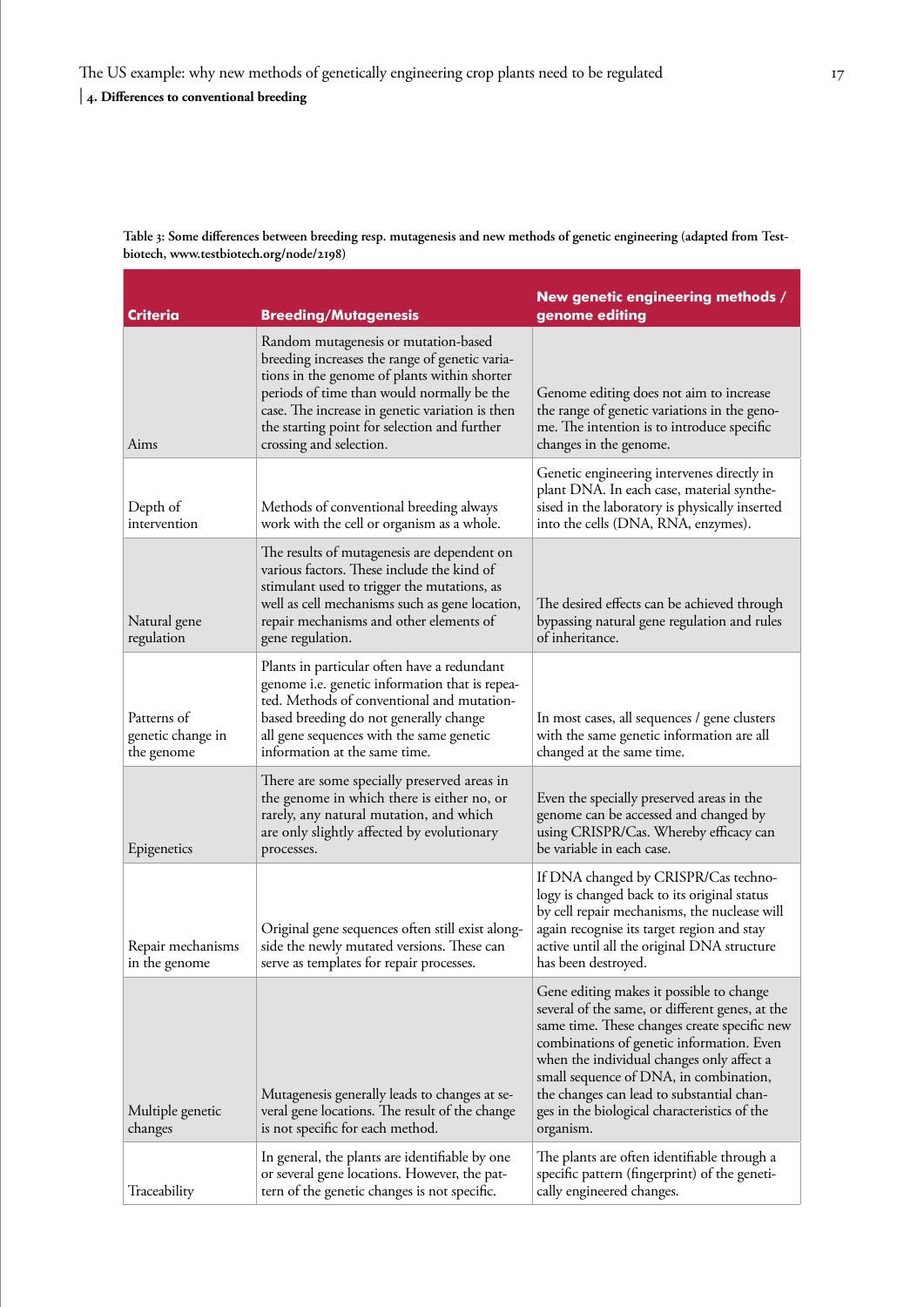## <span id="page-17-0"></span>**4.2 The role of gene regulation**

Equating conventional mutagenesis with genetic engineering technologies is scientifically misleading. This can be seen very clearly if, for instance, a closer look is taken at the natural mechanisms of gene regulation. These may be seen as natural 'rules' for changes in the genome that cannot be overstepped:

- › Epigenetic mechanisms (which are crucial for gene regulation in general) can, amongst others, cause DNA in some regions of the chromosomes to be packed very densely and therefore be less active. Chromatin is also involved in these functions and has effects on the emergence of mutations: these occur in some regions of the genome more seldom than others depending on the structural composition of the DNA. (Makova & Hardison, 2015). Some of these effects can to an extent be observed in the application of nucleases (Cho et al., 2017; Daer et al., 2017).
- It is well known that in recombinations resulting from the cross breeding of plants, the respective changes occur in specific 'hotspots' while in other regions they hardly occur at all. (Choi et al., 2018; Si et al., 2015). Therefore, the probability of a specific recombination of genes via sexual reproduction can vary substantially depending on the gene location.
- › Repair and steering mechanisms can be observed during meiosis (cell division) that influence the pattern of spontaneous and induced mutations. For example, some regions in the genome are repaired more frequently than others. (Belfield et al., 2018).
- › Plants can reproduce chromosomes or specific gene sequences. These act as 'backup' copies in the genome, i.e. there are several copies of many gene sequences present in the cells. If one copy is lost via mutations, the cell can still use the other copies. (Semon & Wolfe, 2007).
- › Cell-specific adaptation mechanisms include so-called transposons, these enable gene sequences within the genome to be copied to another location; whereby various mechanisms influence the frequency and location of the genes – depending on the type of transposon (for example see Vicient & Casacuberta 2017).
- › If mutations occur, their biological effect very often depends on the genetic background, i.e. the genome as a whole (see Chandler et al., 2013; Mullis et al., 2018). This means that specific effects can be weakened or strengthened by gene regulation and the interaction of genes and their copies.

The new methods of genetic engineering can bypass these natural mechanisms of gene regulation either wholly or partially, and the underlying mechanisms are fundamentally different from those of conventional breeding. Consequently, the results and risks are very different to outcomes from conventional breeding (see below). Interestingly, biotech companies themselves clearly distinguish between conventional (mutagenesis) breeding and genome editing in their technical descriptions. Contrary to what the public are being told, Monsanto, for instance, clearly regards CRISPR/Cas applications as a method of genetic engineering and not just plant breeding. For example, in several Monsanto patents applications it states that (see e.g. WO2017044744, page53): "Exemplary genome engineering techniques include meganucleases, zinc-finger nucleases, TALENs and CRISPR/Cas9 systems (...). A plant or seed disclosed herein can also be subject to additional breeding using one or more known methods e.g. pedigree breeding, recurrent selection, mass selection, and mutation breeding."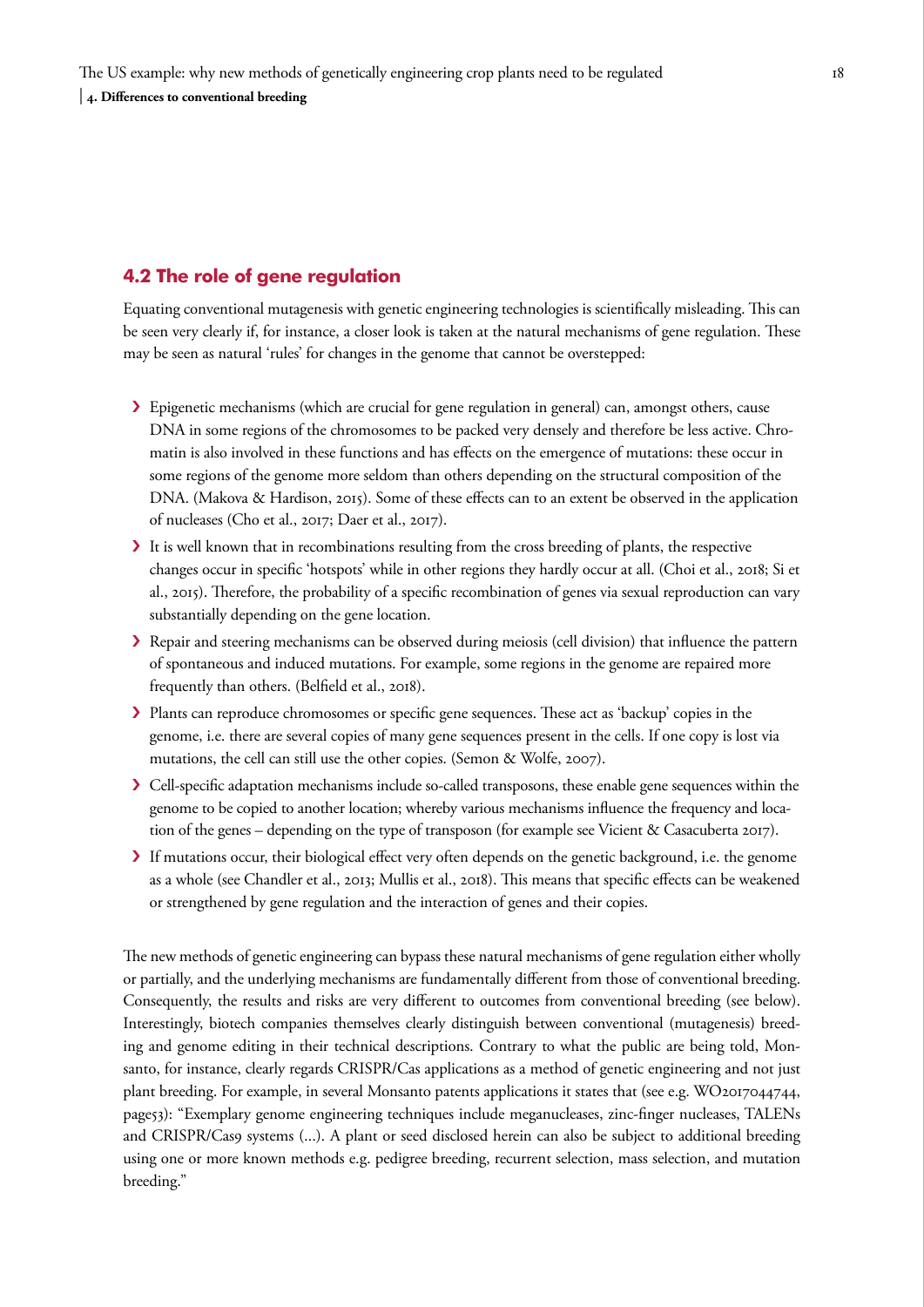## <span id="page-18-0"></span>**4.3 APHIS registrations reveal differences to conventional breeding**

The differences to conventional breeding are very clear despite the reduced amount of information provided by APHIS applicants. The following examples illustrate the differences:

- › simultaneous manipulation of several genes,
- › simultaneous manipulation of several gene copies,
- › separation of genes that are naturally only transferred together.

#### **Simultaneous targeting of several different genes (multiplexing)**

The company Yield 10 intends to change three genes (18 genome locations in total) in camelina (Table 2, No. 22) using CRISPR/Cas to specifically change the oil composition in the plants. The technique applied here, also known as multiplexing, involves the use of the gene scissors CRISPR/Cas together with multiple different guide RNAs. It allows simultaneous changes in several genes and therefore the introduction of gene combinations, which are difficult or impossible to achieve through conventional breeding. Similar outcomes can be reached if the steps involved in genome editing are repeated (one after the other) several times. The probability that these gene locations would all be coincidentally changed simultaneously through conventional mutagenesis is very low indeed.

This genetic engineering method creates a pattern of gene changes that leaves an unmistakable 'finger print' in the genome – a kind of signature that does not happen in conventional breeding. Moreover, even if no additional genes are inserted, the effect on the overall metabolism and biological traits of the plants is substantial.

## **Simultaneous changes in multiple gene copies resp. gene families:**

This is relevant for several organisms listed in applications registered at APHIS. Many crop plant species have a very large genome with several sets of chromosomes in multiple copies; and in which multiple copies of genes exist. For example, potatoes are known to have four and wheat six or eight sets of chromosomes. This is known as tetra-, hexa- or octoploidy. The number of gene copies is not only dependent on the number of chromosomes. In many cases, gene clusters are very often present, i.e. multiple copies of specific gene sequences are present in the chromosomes. Conventional breeding would hardly be able to influence these at all (for example, Cho et al., 2017; Sanchez-Leon et al., 2018).

Nucleases such as CRISPR or TALEN that are programmed to target specific regions in the genome, and are meant as a rule to simultaneously change all the genes that have the same (or similar) structure. If genes are repaired, the gene scissors will recognise the gene and change it again. Consequently, all the backup copies are deleted at the same time: an effect that would either be very difficult or impossible to achieve or not at all through conventional breeding. On this difference between genome editing and conventional breeding Duensing et al. (2018), for example, state that: *"(…) genome editing can be targeted to a specific gene. However, few plant genes are found as single genes. (…) genome editing is adept at knocking out genes present in multiple cop*ies. Thus, whenever a crop is found with multiple copies of the same gene knocked out, it will be almost certain that *genome editing was used."* 

Examples of these patterns of genetic changes are, for example, the non-browning mushroom (Table 2, No. 8) or potatoes developed by Calyxt (Table 2, No.10) and Simplot (Table 2, No.12), which have improved storability. Other examples include wheat with improved resistance to powdery mildew developed by Calyxt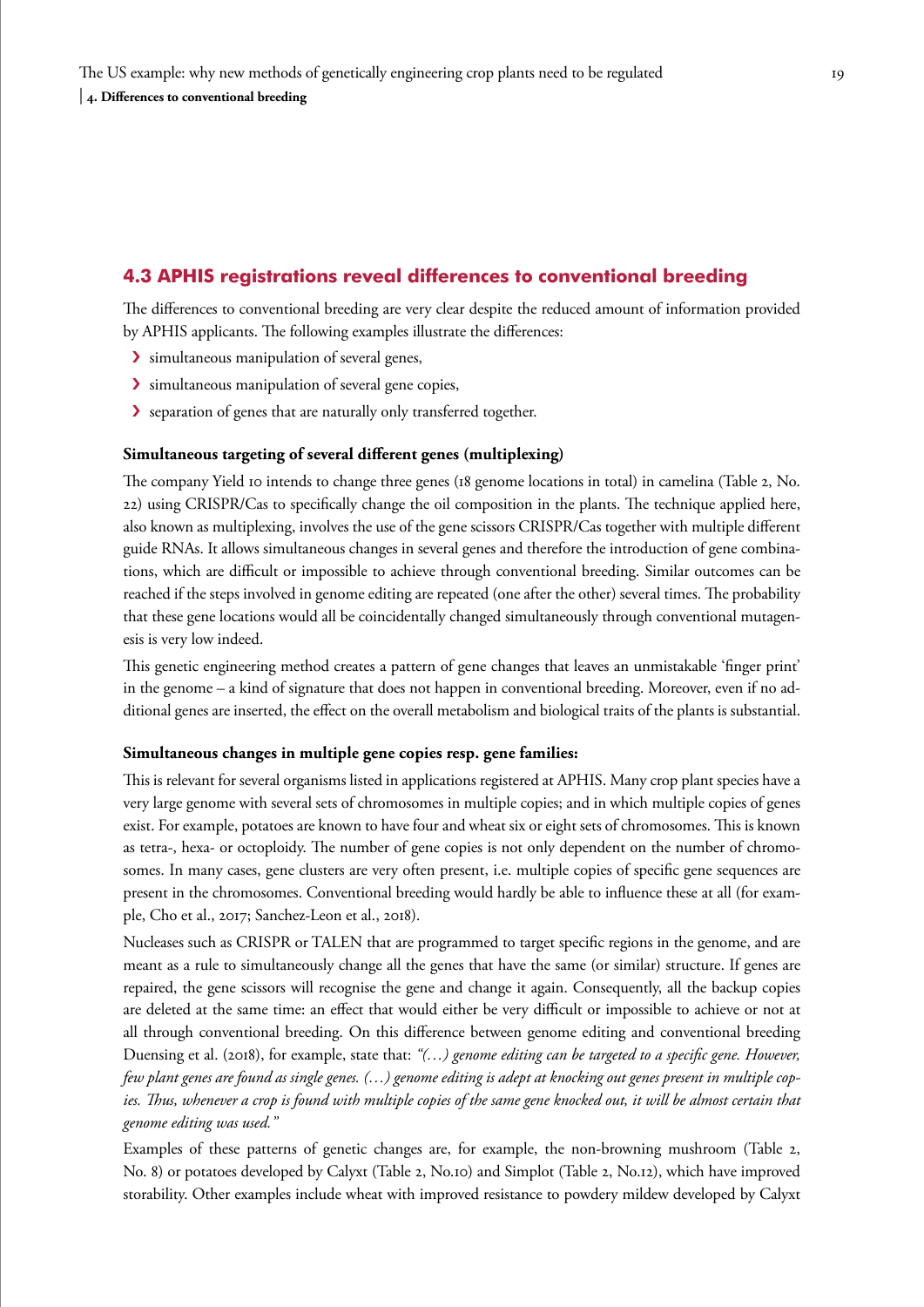<span id="page-19-0"></span>(Table 2, No. 11), tobacco with reduced nicotine content developed by the University of California, (Table 2, No. 17) and camelina with changed oil content (Table 2, No. 14). According to information provided by the applicants, all of the above involved multiple copies of a gene being changed simultaneously in different locations. In all of these cases, it can be assumed that the pattern of genetic change is different to that found in conventional breeding.

#### **The separation of genes with 'coupled' traits**

There is a further interesting difference that can be seen in tomatoes developed by the University of Florida: the gene that was changed ensures that the tomatoes could be picked more easily, i.e. were more easily detachable from the stalk; something that the applicant claimed had already been known for some years. There was already a random mutation here that only occurred with a change in the shape of the tomatoes, something that is only desirable for some varieties. So far it has not been possible to separate these traits because they are very close together on the chromosome and therefore always coupled. As Lin et al. (2014) show, the coupling of genetic traits after plants are crossed very often leads to a bias in the resulting genetic pattern. This is a widely observed phenomenon. For example, in the tomatoes about 25 percent of all genes are affected.

According to Duensing et al. (2018), the separation of coupled genetic traits is another important difference compared to conventional breeding: *"One important difference is that some crop genes lie in low or non-recombinogenic regions of the chromosome. (…) Genome editing ensures all genes are amenable to allele replacement." (See also Lin et al., 2014.)*

## **4.4 APHIS ignores the differences between conventional breeding and genetic engineering**

It is not immediately obvious that the APHIS opinion is incorrect in regard to single genetic changes – as described in the applications – that could emerge from spontaneous mutations. But, for example, in the case of the genetically engineered camelina registered in 2018 (Table 2, No. 22) where 18 alleles were changed simultaneously – then the difference to conventional breeding becomes very evident. The probability that all these gene locations could be simultaneously changed through conventional mutagenesis is very low to practically impossible.

Moreover, APHIS overlooks that plants engineered with a combination of 'gene gun' and CRISPR can show many undesirable changes in their genome, even if no more transgenes can be found in the genome. The use of 'gene gun' methods in the first step of the genetic engineering process (see Table 1) can often lead to significant changes in the genome (such as deletions or inversions), which will remain unnoticed if screening is only looking for the inserted gene constructs. In order to find such undesirable genetic changes, the whole genome would need to be systematically investigated (whole genome sequencing) and the result compared to the original plant genome. Epigenetic changes are also relevant in this respect (Jupe et al., 2019) and need to be investigated. However, APHIS does not request any of these data.

Furthermore, APHIS does not take into consideration unintended changes in the genome that are often caused by incorrect use of the gene scissors (Kosicki et al., 2018). These unintended changes occur, amongst others things, through nucleases being inserted in the wrong genome location (off target), or if other additional genes are inserted in the target gene (on target) (see below). The pattern shown by these unintended changes can be clearly different to that which might be expected from random mutation; this can have an effect on plant traits and therefore require more detailed investigation.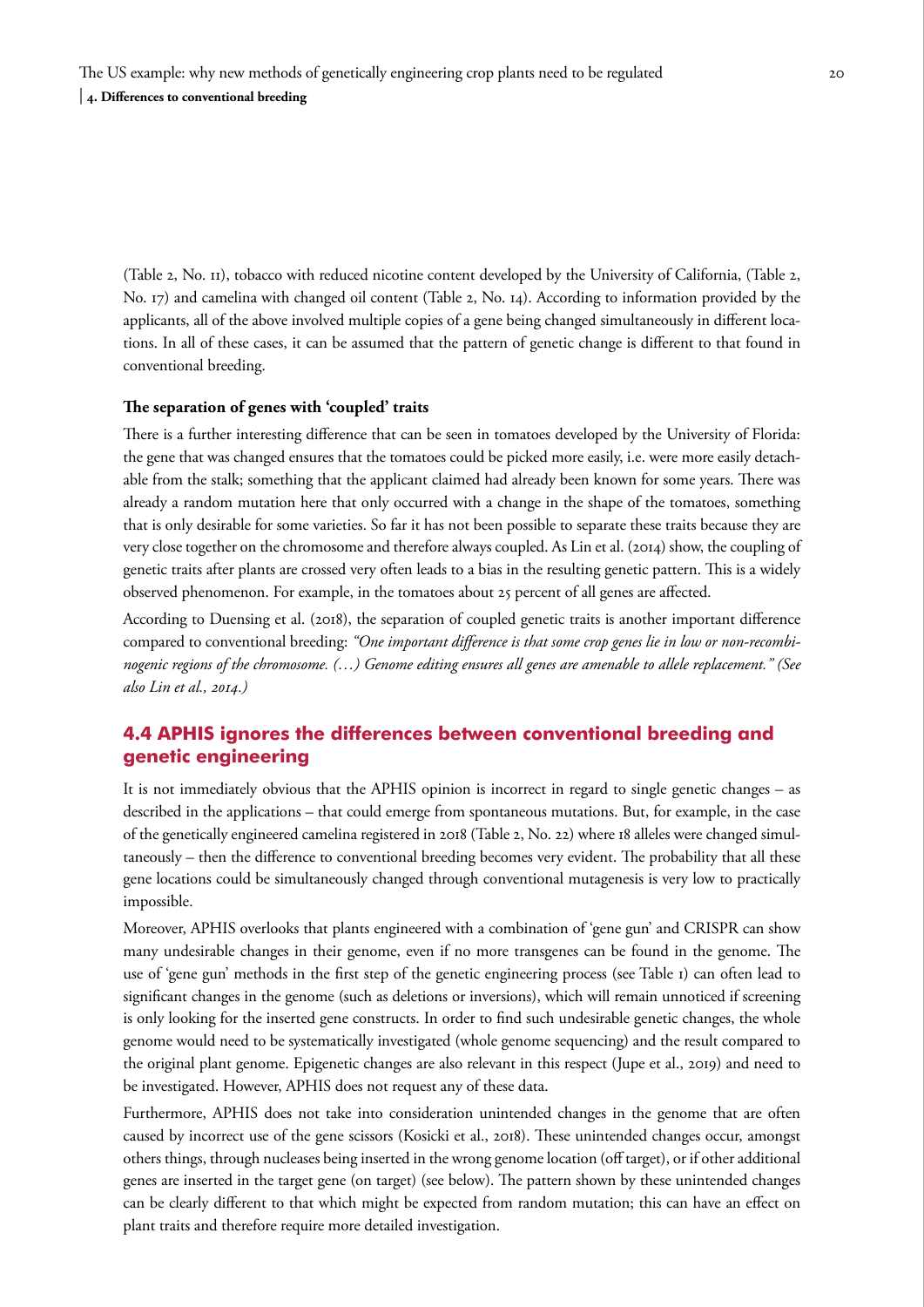In general, the risks associated with genetically engineered organisms by no means solely depend on whether or which new genes are inserted. The removal of gene copies and specific patterns of genetic or epigenetic changes can alter the biological characteristics of plants in other ways than might be expected from conventional breeding. As a result, plants and other organisms can emerge that are not only changed in their gene structure but which, due to their unexpected biological traits and associated risks, are clearly different to plants from conventional breeding. APHIS completely ignored this aspect in its opinion.

| <b>Conventional breeding</b>                                                                                                   | <b>Transgenic plants</b>                                                                                                                 | <b>Genome editing</b>                                                                                               |
|--------------------------------------------------------------------------------------------------------------------------------|------------------------------------------------------------------------------------------------------------------------------------------|---------------------------------------------------------------------------------------------------------------------|
| Based on a wide range of biodiver-<br>sity, with subsequent selection and<br>further crossing.                                 | Changes in traits of existing varieties<br>are supposed to be inserted without<br>changing the overall characteristics of<br>the plants. | In many cases, overall plant meta-<br>bolism is changed to influence e.g.<br>growth or composition.                 |
| New gene combinations follow<br>the non-specific rules of evolution,<br>inheritance and gene regulation.                       | Gene insertion from other species,<br>bypassing the natural mechanisms of<br>heredity.                                                   | The specific pattern of the new gene<br>combinations is often very different<br>that of conventionally bred plants. |
| Biological traits can be particularly<br>distinctive, but do not overstep<br>the potential of natural biological<br>diversity. | The biological traits overstep the<br>potential of natural biological diversity<br>within the species.                                   | The biological traits can overstep<br>the potential of natural biological<br>diversity.                             |

#### **Table 4: Some differences between conventional breeding, transgenic plants and genome editing**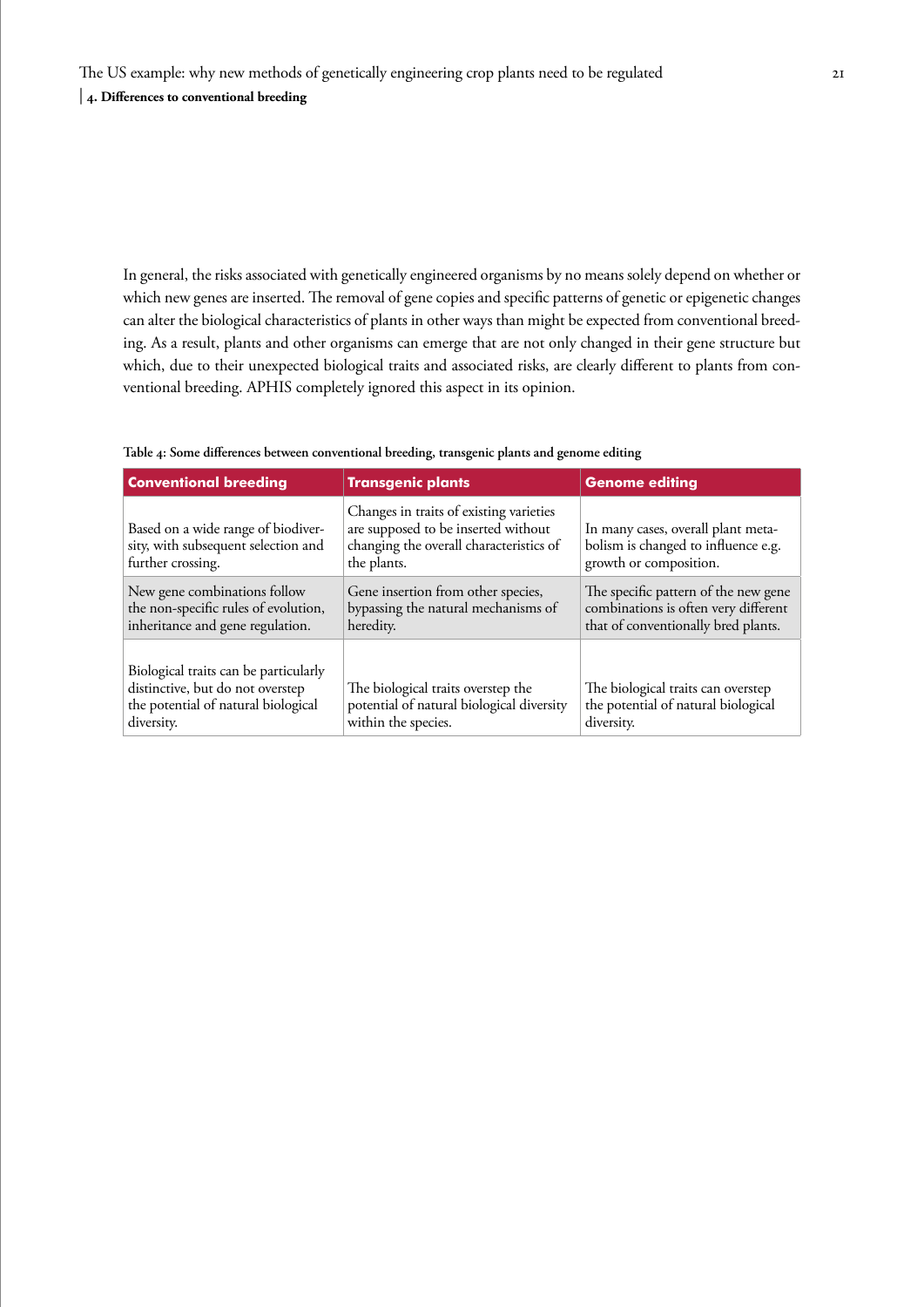# <span id="page-21-0"></span>**5. Which risks are relevant?**

AAPHIS only has very little leeway in its decision-making on the risks of genetically engineered plants within the framework of the Plant Protection Act (PPA). In its notifications the authority states that genetically regulated organisms can only be regulated, i.e. undergo more detailed assessment resp. not be released if:

- 1. the plants are classified as a pest resp. pathogen for plant diseases (plant pest);
- 2. or have the potential to become noxious weeds.

In short, APHIS is responsible for protecting plant health as well as US agriculture and its natural resources. The APHIS examination process only, for example, asks whether genes from specific microorganisms that could trigger plant diseases were inserted in the plants. If no such genes were inserted, then no further investigation is necessary. As yet, it is almost exclusively gene edited organisms that have been registered under the 'Am I regulated?' program; according to the applications no additional genes were inserted and all applicants were told that their products did not need to be regulated.

The second criterion, noxious weeds, is somewhat more differentiated: for green foxtail (Table 2 No. 13), the authority warns that it can cross with some other weeds, and that every effort should be made to avoid this. For pennycress (Table 2 No. 21) and camelina (Table 2 No. 22), the authority notes that these can themselves become weeds resp. cross with other weeds and therefore farmers, amongst others, should be made aware of this problem. However, with such vague and hardly verifiable recommendations, the authority has in effect dispensed with regulation even in these cases.

This kind of superficial preliminary assessment arises from the legal mandate of the authority and has serious consequences for companies and other applicants: if released, products are considered to be safe for cultivation and can be marketed.

However, some specific products need to undergo further assessment by the US Environmental Protection Agency (USEPA) or the US Food and Drug Administration (FDA). These assessments follow on a case by case basis and depend essentially on the intended traits of the respective organisms. Whether the organisms already released by APHIS so far are required to undergo further assessment remains to be seen.

Apart from this, there are serious gaps in APHIS risk assessment from the point of view of US agriculture:

#### 1. **Unintended changes in the plant metabolism**

The APHIS approval process only includes looking at known traits of the genetically engineered plants – unexpected and unintended side effects are left aside. If, for example, there are unintended effects in plant metabolism that lead to disruption in other farming the processes (pollinators, useful plants/insects, soil life), they would probably go unnoticed. However, changes in the composition of biologically active substances can affect natural plant defence mechanisms and other interactions with the environment.

## 2. **Interactions between genome and environment**

The true fitness and vitality of the plants and their potential for spread remains untested. Therefore, no predictions can be made regarding the responses of the plants to stress e.g. plant diseases or climate change. Plant diseases could spread more rapidly if plant vitality is weakened. If the plants show higher potential to spread due to unintended genetic or epigenetic effects, then the danger of these plants becoming weeds themselves would be very much higher than assumed by the authority.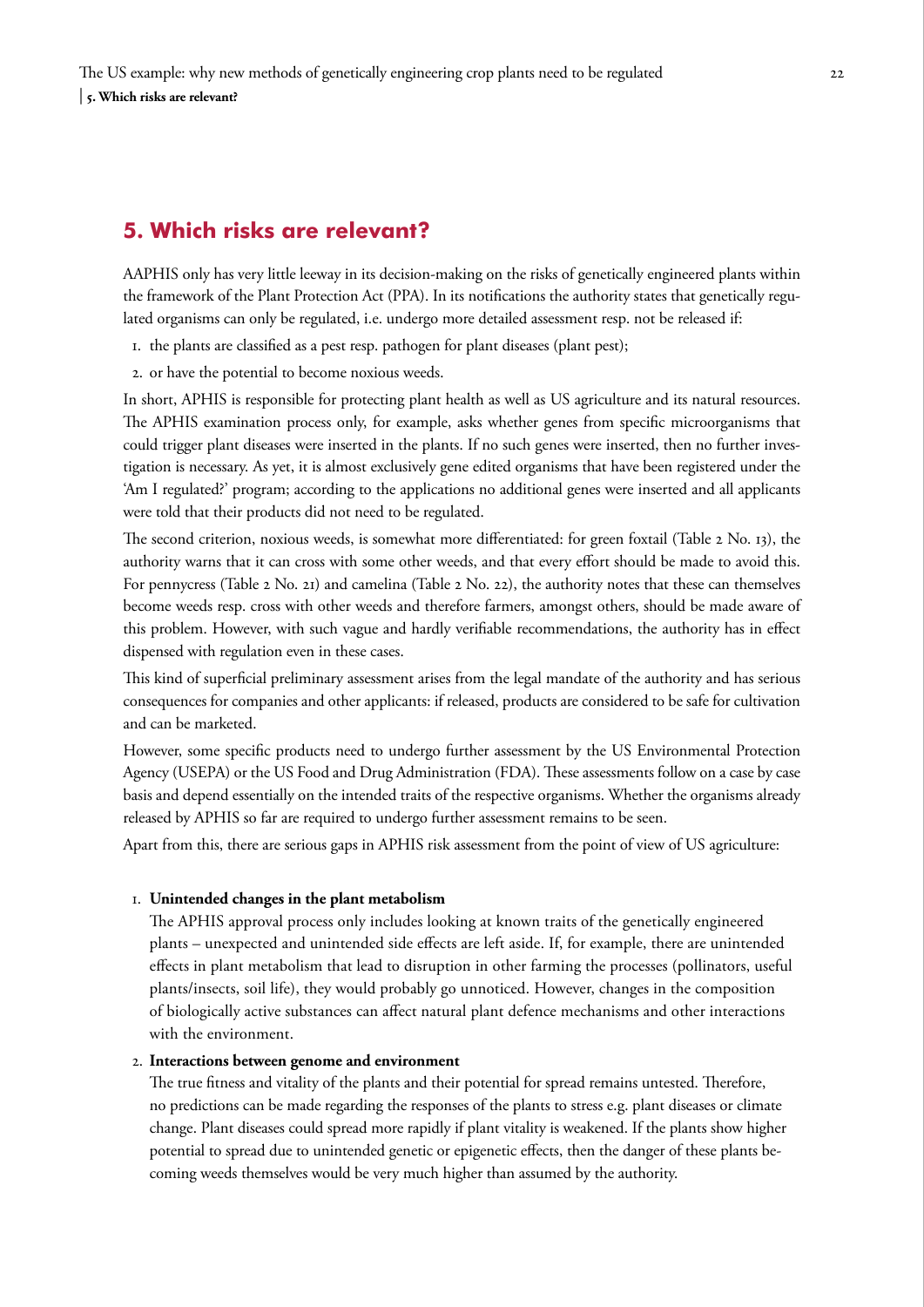### 3. **Next generation effects**

If the plants cross with conventionally bred varieties or wild populations, their offspring can, due to interaction with specific gene combinations or hybridisation, be significantly different to the original populations. In these cases, the potential of the plants to become weeds themselves or transfer diseases can change substantially. APHIS is aware of this problem; as stated in the Calyxt application for genetically engineered wheat (Table 2, No. 11): *"(…) wheat is sexually compatible with a weedy relative, jointed goatgrass (Aegilops cylindrical). (…) Despite this low hybrid fertility, any fitness enhancing GE trait can persist and become widespread overtime in the hybrid-derived weedy populations."* 

Beyond the concerns of agriculture, there are further risks that have to be assessed before any conclusion can be made on the safety of the genetically engineered plants in regard to human health and the environment. Some examples:

- › Changes in the composition of associated microorganisms (microbiome) can have a substantial impact on soil organisms, the food web and protected species.
- › Wild populations and therefore biological diversity can be damaged if the genetically engineered organisms develop invasive traits.
- > Changes in plant composition can cause unintended effects if the plants are used for food or feed. This includes people, livestock and/or associated food webs of wild populations. For example, Colombo et al. (2018) show risks for food webs that result from the extensive cultivation of genetically engineered plants such as camelina: the fatty acids in the plants can, for instance, change the growth and fecundity of the organisms that feed on them. Such effects could be carried forward into the food chain.

The actual level of damage to people, animals and the environment will depend, (amongst others) on the number of organisms released, the extent of the affected acreage and the duration of the release. Large scale cultivation of plants, even if they only triggered slight changes in experimental field trials, can over the years have a substantial detrimental effect on biodiversity and agroecosystems. This is particularly problematic when genetic changes spread to wild populations.

There is no scientific justification for general assumptions that conclude on the overall safety of genetically engineered organisms simply on the basis that no additional genes were inserted. The extent of the actual risks needs to be assessed in each case. Preventative measures must therefore be implemented or prohibitions imposed for plants that either have, or could develop, the potential to spread.

One example of what can go wrong under the current APHIS approach are (with first generation methods) genetically engineered herbicide-resistant transgenic grasses. These plants were released by APHIS without any further detailed risk assessment (Waltz, 2018). The uncontrolled spread of the herbicide-resistant genetically engineered grasses has been causing problems in the US for several years<sup>5</sup> (see, amongst others, Bauer-Panskus et al., 2013). Like most genetically engineered plants, the grasses are resistant to glyphosate. The grasses have been genetically engineered to produce an additional enzyme (EPSPS). The problem: as current publications show, this enzyme not only makes the plants resistant to glyphosate, but also unexpectedly increases the potential to spread (Fang et al., 2018). Their offspring can produce more seeds and therefore spread much faster than the authority previously thought. The effect of this enzyme on the potential for spread of the plants was wrongly assessed by the authority for more than 20 years.<sup>6</sup>

<sup>5</sup> www.hcn.org/issues/50.11/plants-genetically-modified-grass-creeps-across-eastern-oregon -

<sup>6</sup> http://www.testbiotech.org/en/press-release/research-reveals-new-dimension-environmental-risk-posed-genetically-engineered-plants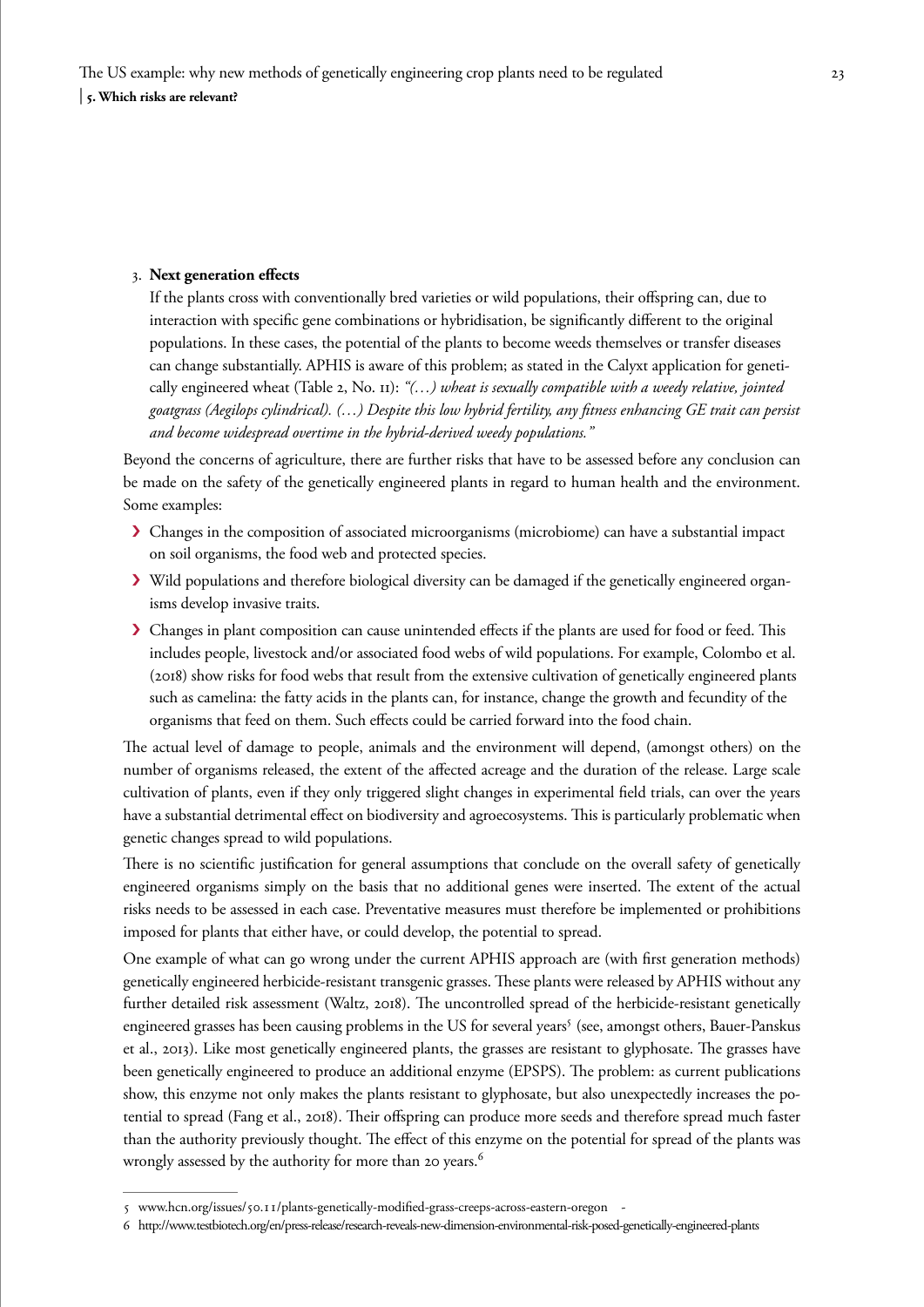# <span id="page-23-0"></span>**6. Outlook and recommendations**

In the EU, the new methods of genetic engineering are regulated under existing GMO regulation. As more experience is gathered with gene editing, it will become necessary to establish specific guidance or implementing regulations to ensure that risk assessment meets the new challenges.

In the context of genome editing, the aim is often to not only change single plant traits, but to change plant metabolism as a whole. For this reason, the current 'comparative risk assessment' approach (EFSA) has evidently reached its limits: and in many cases it can be very difficult or impossible to find comparative organisms. Therefore, the risk assessment of organisms developed with the new methods of genetic engineering should

take the following criteria into account:

- › the whole pattern of genetic changes and their effects need to be considered, including the impact on cells and organisms;
- › if, in specific cases, it is assumed that the results of genome editing cannot be distinguished from those of conventional breeding, comparative data must be requested, including whole genome sequencing data;
- › data from so-called omics techniques must also be provided to assess unintended changes in the genome that, for instance, might have been caused by 'gene gun' methods (biolistic methods) or by the nucleases themselves;
- › omics data are also necessary to assess changes in the transcriptome, the proteome and the metabolome in order to assess the effects of gene changes on the organism;
- › the genetically engineered organisms should be exposed to wide range of defined environmental stress conditions to, in particular, test their response to climate change or pathogens;
- › effects on the associated microbiome (in particular soil organisms) must be taken into consideration;
- > the assessment of risks from consumption of respective products should also focus on the microbiome in the gastrointestinal tract;
- › if plants are cultivated, then effects on the food web have to be taken into account;
- › likewise potential adverse effects on pollinators, beneficial and protected species;
- › effective measures need to be implemented and prohibitions imposed to prevent the uncontrolled spread of genetically engineered organisms into the environment.

In addition:

- › all relevant genomic data that provide information on the exact genetic changes should be made publically available in data bases;
- I labelling should be mandatory and measures should be taken to protect conventional production in order to protect freedom of choice for breeders, farmers and consumers;
- › state run programs should be initiated with the participation of civil society (especially nature protection-, environmental- and consumers' rights groups) to agree on goals in research and development as well as concomitant research in risk assessment.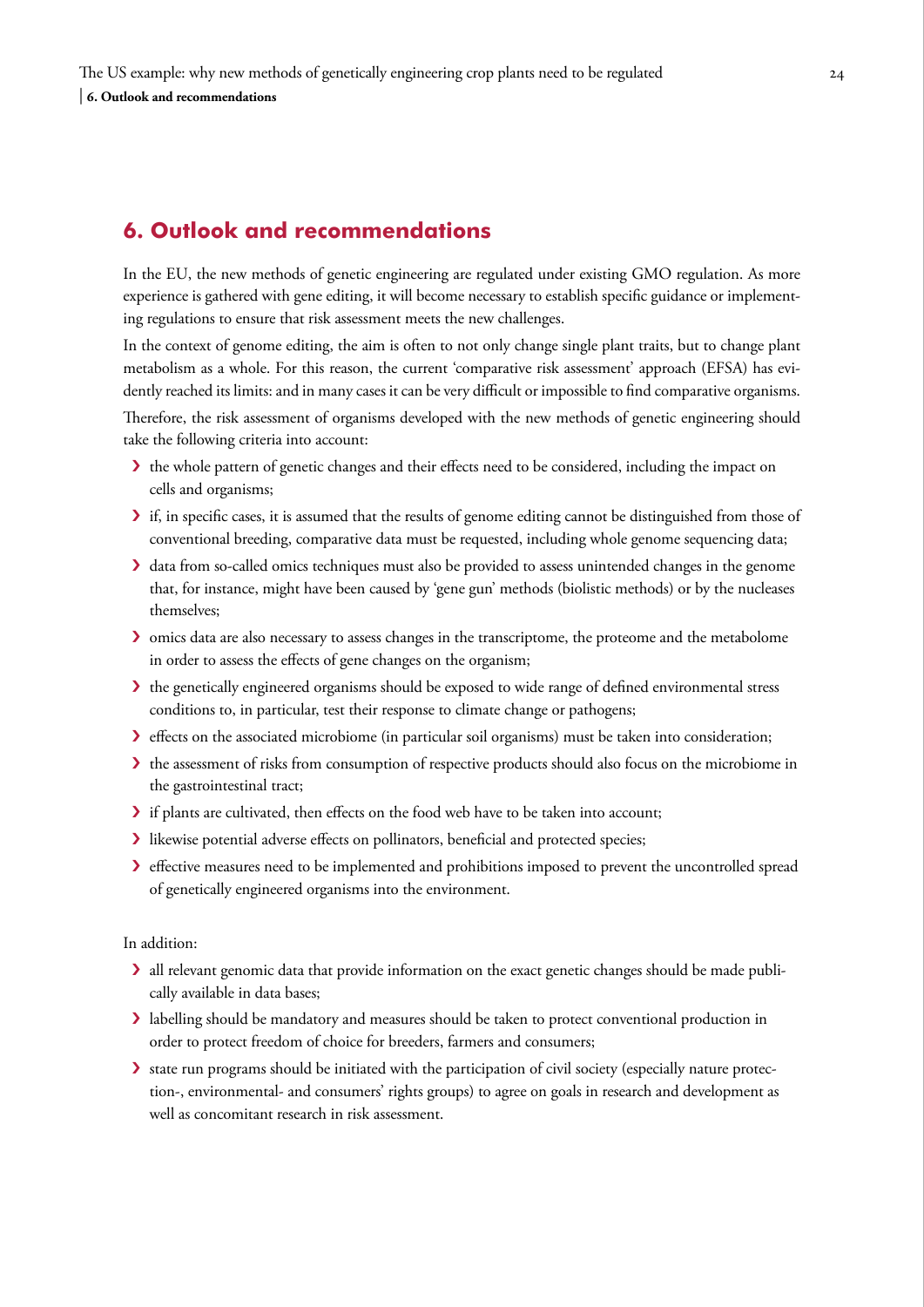## <span id="page-24-0"></span>**Resources**

- **Bauer-Panskus, A., Breckling, B., Hamberger, S., Then, C.** (2013) Cultivation-independent establishment of genetically engineered plants in natural populations: current evidence and implications for EU regulation. Environmental Sciences Europe, 25(1): 34.
- **Belfield, E. J., Ding, Z. J., Jamieson, F. J. C., Visscher, A. M., Zheng, S. J., Mithani, A., & Harberd, N. P.**  (2018) DNA mismatch repair preferentially protects genes from mutation. Genome Res, 28(1), 66-74. doi: 10.1101/ gr.219303.116
- **Chandler C.H., Chari S., Dworkin I.** (2013) Does your gene need a background check? How genetic background impacts the analysis of mutations, genes, and evolution, Trends in Genetics, Vol. 29, No. 6: 358-364
- **Cho, S., Yu, S. I., Park, J., Mao, Y., Zhu, J. K., Yun, D. J., & Lee, B. H.** (2017) Accession-Dependent CBF Gene Deletion by CRISPR/Cas System in Arabidopsis. Front Plant Sci, 8, 1910. doi: 10.3389/fpls.2017.01910
- **Choi, K., Zhao, X., Tock, A. J., Lambing, C., Underwood, C. J., Hardcastle, T. J., … Henderson, I. R.** (2018). Nucleosomes and DNA methylation shape meiotic DSB frequency in Arabidopsis thaliana transposons and gene regulatory regions. Genome Res, 28(4), 532-546. doi: 10.1101/gr.225599.117
- **Colombo, S. M., Campbell, L. G., Murphy, E. J., Martin, S. L., Arts, M. T.** (2018) Potential for novel production of omega-3 long-chain fatty acids by genetically engineered oilseed plants to alter terrestrial ecosystem dynamics. Agric. Syst. 164, 31–37. https://doi.org/10.1016/j.agsy.2018.03.004
- **Daer, R. M., Cutts, J. P., Brafman, D. A., & Haynes, K. A.** (2017) The Impact of Chromatin Dynamics on Cas9- Mediated Genome Editing in Human Cells. ACS Synth Biol, 6(3), 428-438. doi: 10.1021/acssynbio.5b00299b
- **Duensing N., Sprink T., Parrott W.A., Fedorova M., Lema M.A., Wolt J.D., Bartsch D.** (2018) Novel Features and Considerations for ERA and Regulation of Crops Produced by Genome Editing, Front. Bioeng. Biotechnol. 6:79, doi: 10.3389/fbioe.2018.00079 www.frontiersin.org/articles/10.3389/fbioe.2018.00079/full
- **EFSA Panel on Genetically Modified Organisms (GMO)**, (2010) Guidance on the environmental risk assessment of genetically modified plants. EFSA J. 8, n/a-n/a. doi:10.2903/j.efsa.2010.1879
- **Fang, J., Nan, P., Gu, Z., Ge, X., Feng, Y.-Q., Lu, B.-R.** (2018) Overexpressing Exogenous 5-Enolpyruvylshikimate-3-Phosphate Synthase (EPSPS) Genes Increases Fecundity and Auxin Content of Transgenic Arabidopsis Plants. Frontiers in plant science, 9: 233. https://doi.org/10.3389/fpls.2018.00233
- **Hilscher, J., Bürstmayr, H., Stoger, E.** (2017) Targeted modification of plant genomes for precision crop breeding. Biotechnol. J. 12, n/a-n/a. doi:10.1002/biot.201600173
- **Jupe F., Rivkin A.C., Michael T.P., Zander M., Motley S.T., Sandoval J.P., Slotkin R.K., Chen H., Castanon R., Nery J.R., Ecker J.R.** (2019) The complex architecture and epigenomic impact of plant T-DNA insertions. PLoS Genet 15(1): e1007819. https://doi.org/10.1371/journal.pgen.1007819
- **Kosicki, M., Tomberg, K., & Bradley, A.** (2018) Repair of double-strand breaks induced by CRISPR/Cas9 leads to large deletions and complex rearrangements. Nat Biotechnol, 36(8), 765-771. doi: 10.1038/nbt.4192
- **Krämer, L.** (2018) The genome editing technique is covered by Directive 2001/18 Comment on Advocate Bobek's Opinion in case C-528/16, Environmental Law Network International, elni 1/2018
- **Lin, T., Zhu, G., Zhang, J., Xu, X., Yu, Q., Zheng, Z., et al.** (2014) Genomic analyses provide insights into the history of tomato breeding. Nat Genet 46(11), 1220-1226. doi: 10.1038/ng.3117.
- **Makova, K. D., & Hardison, R. C.** (2015) The effects of chromatin organization on variation in mutation rates in the genome. Nat Rev Genet, 16(4), 213-223. doi: 10.1038/nrg3890
- **Mullis M.N., Matsui T., Schell R., Foree R., Ehrenreich I.M.** (2018) The complex underpinnings of genetic background effects, Nature Communications, 9:3548, DOI: 10.1038/s41467-018-06023-5